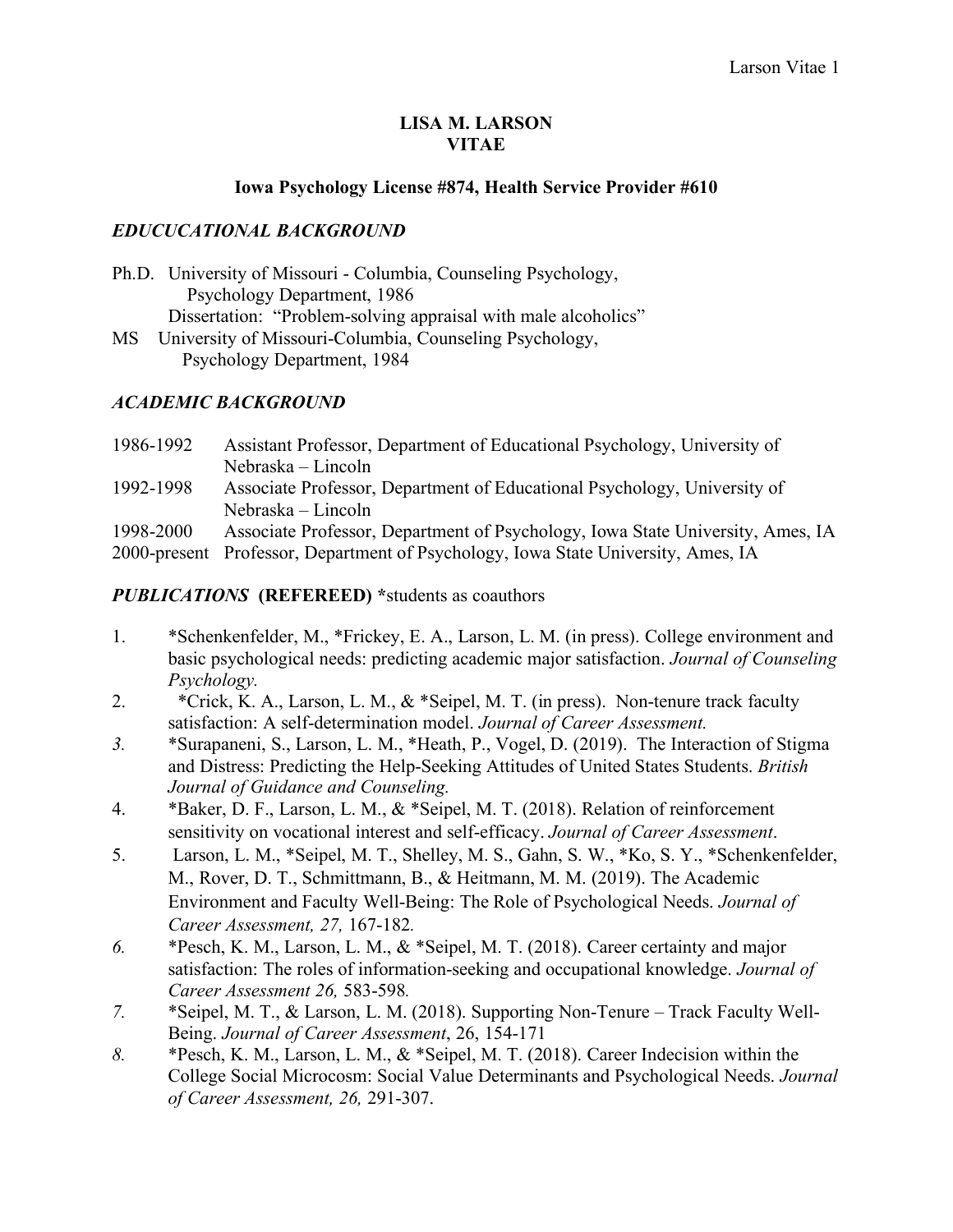- *9.* \*Baker, D. F., Larson, L. M., & \*Surapaneni, S. (2016). Leadership Intentions of Young Women: The Direct and Indirect Effects of Social Potency. *Journal of Career Assessment*, 24, 718-731.
- *10.* \*Pesch, K. M., & Larson, L. M., & \*Surapaneni, S., (2016). Parental Autonomy Support and Career Well-being: Mediating Effects of Perceived Academic Competence and Volitional Autonomy. *Journal of Career Assessment, 24,* 497-512.
- *11.* Larson, L. M., \*Pesch, K. M. \*Surapaneni, S., \*Bonitz, V. S., \*Wu, T. F., & Werbel, J. D. (2015). Predicting Graduation: The Role of Mathematics/Science Self-Efficacy. *Journal of Career Assessment,* 23, 399-409*.*
- 12. Larson, L. M., \*Pesch, K. M., \*Bonitz, V. S., Wu, T- F, & Werbel, J. D. (2014). Graduating with a Science Major: The Roles of First-Year Science Interests and Educational Aspirations. *Journal of Career Assessment, 22,* 479-488*.*
- 13. Larson, L. M., Stephen, A. \*Bonitz, V. S., & \*Wu, T. F. (2014). Predicting Science Achievement in India: Role of Gender, Self-efficacy, Interests, and Self-reported Effort. *Journal of Career Assessment*. 22, 89-101.
- 14. Larson, L. M., \*Bonitz, V. S., Werbel, J. D., \*Wu, T. F., & \*Mills, L. R. (2012). Distinguishing Beginning Premed Students from their Science Peers: The Salience of Proximal Variables. *Journal of Career Assessment, 20,* 208-220.
- 15. Larson, L. M., \*Wu, T. F., \*Bailey, D. C., \*Gasser, C. E., \*Bonitz, V. S., & Borgen, F. H. (2010). The Role of Personality in the Selection of a Major: With and Without Vocational Self-efficacy and Interests. *Journal of Vocational Behavior, 76,* 211-222.
- 16. \*Bonitz, V. S., Armstrong, P. I., & Larson, L. M. (2010). RIASEC Interest and Confidence Cutoff Scores: Implications for Career Counseling. *Journal of Vocational Behavior*, 76, 265-276.
- *17.* \*Wu, T.-F., Yeh, K.-H., Cross, S. E, Larson, L. M., Wang, Y-H., & Tsai, Y-L. (2010). Conflict with Mothers-in-law and Taiwanese Women's Marital Satisfaction: The Moderating Role of Husband Support. *The Counseling Psychologist, 38,* 497-522.
- 18. \*Bonitz, V. S., Larson, L. M., & Armstrong, P. I. (2010) Interests, self-efficacy, and choice goals: An experimental manipulation. *Journal of Vocational Behavior, 76, 223- 233*.
- *19.* Larson, L. M., \*Wu, T. F., \*Bailey, D. C., Borgen, F. H., & \*Gasser, C. E. (2010). Male and Female College Students' Educational Majors: The Contribution of Basic Vocational Confidence and Interests. *Journal of Career Assessment, 18, 16-33.*
- *20.* \*Bailey, D. C., Larson, L. M., Borgen, F. H., & \*\*Gasser, C. E. (2008). Changing of the guard: Interpretive continuity of the 2005 Strong Interest Inventory*. Journal of Career Assessment*, 16, 135-155*.*
- 21. Larson, L. M., Wei, M., \*Wu, T. F., Borgen, F. H., & Bailey, D. C. (2007) Discriminating among Educational Majors and Career Aspirations in Taiwanese Undergraduates: The Contribution of Personality and Self-Efficacy. *Journal of Counseling Psychology, 54,*395 - 408.
- *22.* Vogel, D. L., Wade, N. G., Wester, S. R., Larson, L. M., & \*Haekler, A. H. (2007). Seeking help from a mental health professional: The influence of one's social network. *Journal of Clinical Psychology, 63,* 233-245*.*
- 23. \*Staggs, G., Larson, L. M., & \*Borgen, F. H. (2007). Convergence of Interests and personality: Meta-analyses of the Multidimensional Personality Questionnaire and the Strong Interest Inventory. *Journal of Career Assessment, 15,* 423-445.
- 24. \*Gasser, C. E., Larson, L. M., & Borgen, F. H. (2007). Concurrent validity of the 2004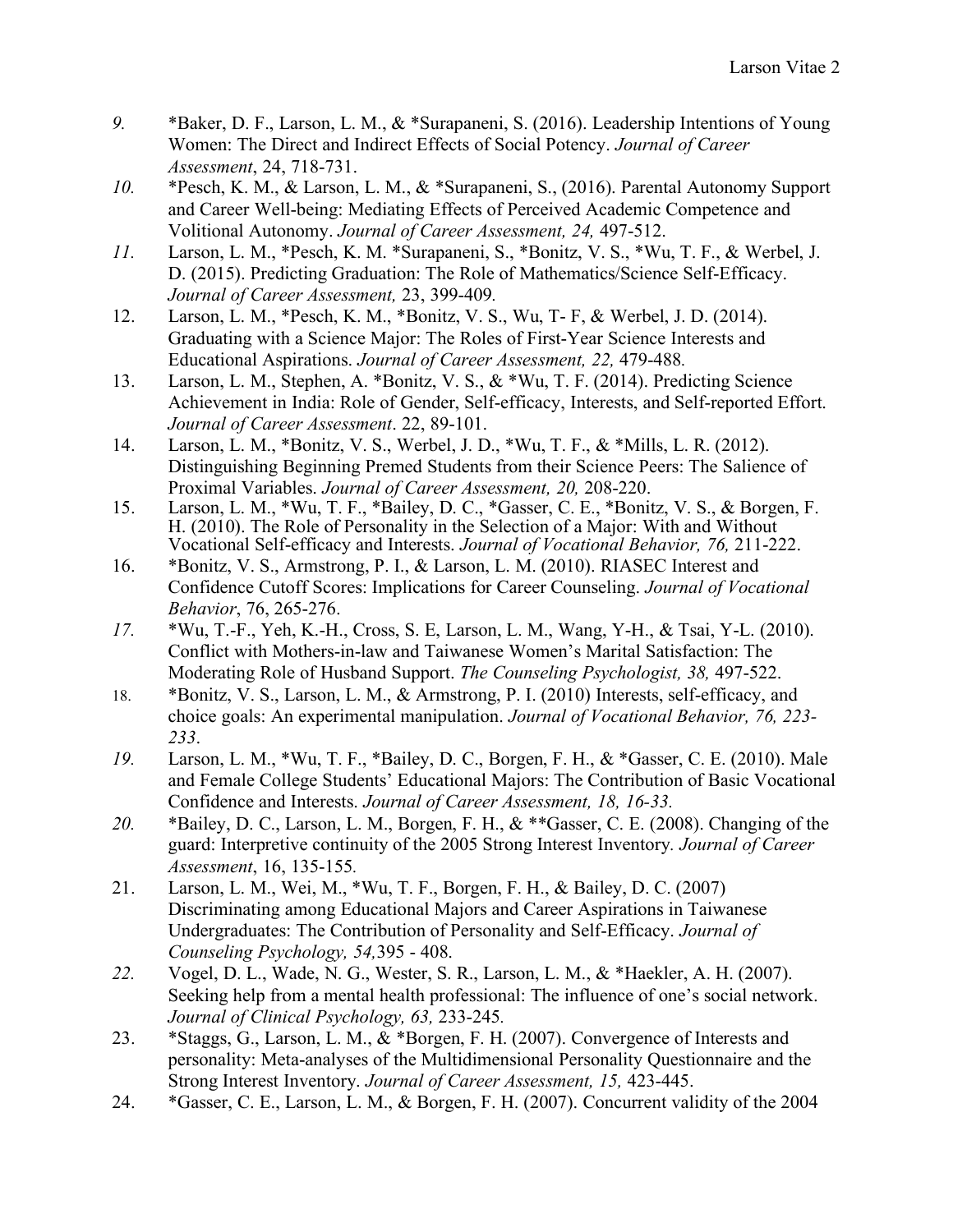Strong Interest Inventory: An Examination of Gender and College Major*. Journal of Career Assessment, 15, 23-43*.

- 25. Vogel, D. L., Wester, S. R., & Larson, L. M. (2007). Avoidance of Counseling: Psychological Factors That Inhibit Seeking Help. *Journal of Counseling & Development, 85*, 410-422.
- 26. Larson, L. M. & Borgen, F. H. (2006) Do Personality Traits Contribute to Vocational Self-Efficacy? *Journal of Career Assessment, 14, 295-311*.
- *27.* Vogel, D. L., Wester, S. R., Larson, L. M., & Wade, N. G. (2006). An Information Processing Model of the Decision to Seek Professional Help. *Professional Psychology: Research and Practice.37, 398-406.*
- *28.* Wei, M., Mallincrodt, B., Larson, L. M., & \*Zakalik, R. (2005). Adult attachment, depressive symptoms, and validation from self versus others. *Journal of Counseling Psychology. 52***,** 368-377**.**
- 29. \*Karr, C. A. & Larson, L. M. (2005). Keeping Theory Revision Front and Center in Counseling Psychology: Moving from Discussion to Action. The Rejoinder. *The Counseling Psychologist*, *33***,** 383-388.
- 30. \*Karr, C. A. & Larson, L. M. (2005). Use of Theory in Research: Investigating Three Counseling Psychology Journals (1990-1999). Major Contribution. *The Counseling Psychologist*, *33***,** 299-326.
- 31. \*Gasser, C. E, Larson, L. M., & Borgen, F. H. (2004). Contributions of personality and interests to explaining the educational aspirations of college students. *Journal of Career Assessment, 12,* 347-365.
- 32. \*Staggs, G., Larson, L. M., & Borgen, F. H. (2003). Convergence of specific factors in vocational interests and personality. *Journal of Career Assessment, 11,* 243-262.
- 33. \*Rottinghaus, P. J., Larson, L. M., & Borgen, F. H. (2003). Theoretical and empirical linkages of self-efficacy and interests. *Journal of Vocational Behavior, 62,* 221-236.
- 34. Larson, L. M., Day, S. X., Howarth, S., Clark, M. P., & Vogel, D. L. (2003). Developing a supervisor feedback rating scale using outside observers. *Measurement and Evaluation in Counseling and Development, 35*, 230-238.
- 35. Larson, L. M., \*Rottinghaus, P. J., & Borgen, F. H. (2002). Meta-analyses of big six interests and big five personality factors. *Journal of Vocational Behavior, 61,* 217-239*.*
- 36. \*Alexander, C. M., \*Hill, K, J., & Larson, L. M (2002). Admission to APA accredited programs in counseling psychology *The Counseling Psychologist, 30*, 135-146.
- 37. Larson, L. M., & Borgen, F. H (2002). Convergence of vocational interests and personality: Examples in an adolescent gifted sample *Journal of Vocational Behavior, 60,* 91-112.
- *38.* \*Daniels, J. D., & Larson, L. M. (2001) The impact of performance feedback on counseling self-efficacy and counselor anxiety *Counselor Education and Supervision, 41*, 120-130.
- 39. \*Majors, M. A., & Larson, L. M (2001). Occupationally unique interests in scales on the Strong Interest Inventory, *Journal of Vocational Behavior, 59, 105-119*.
- 40. Larson, L. M., & \*Besett-Alesch, T. M (2000). Bolstering the scientist component in the training of scientist-practitioners: One program's curriculum modifications *The Counseling Psychologist, 28, 873-896*.
- 41. Larson, L. M., \*Clark, M. P., \*Wesely, L. A. H., \*Koraleski, S. F., \*Daniels, J., & \*Smith, P. (1999). Choosing brief videos versus role plays for increasing counseling self-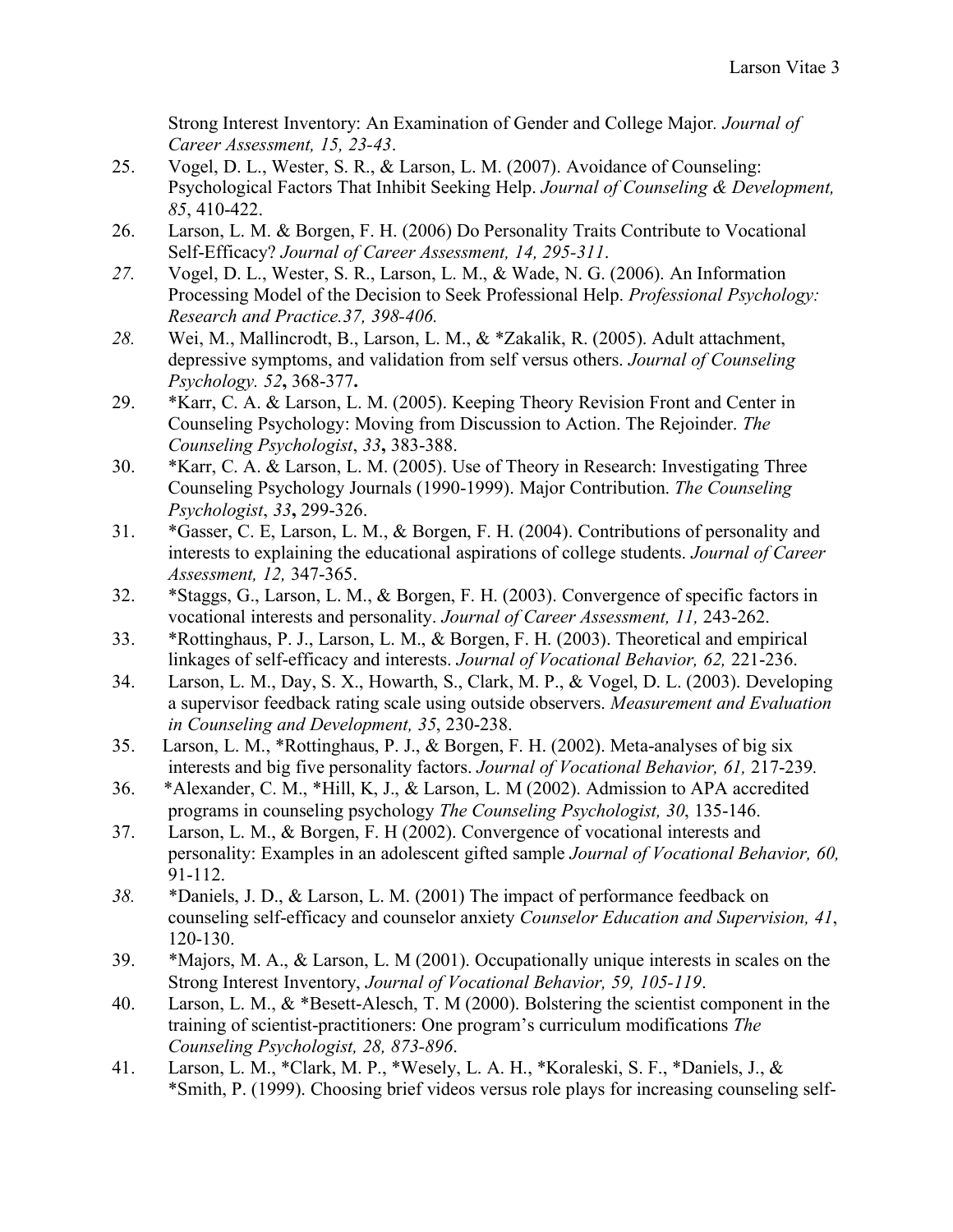efficacy in prepractica trainees: Balancing risk and potency. *Counselor Education and Supervision, 38,* 237-248.

- *42.* \*Paa, H. & Larson, L. M. (1998). Prediction of level of restrained eating behavior in adult women. *International Journal of Eating Disorders, 24*, 91-93.
- 43. Larson, L. M. & \*Majors, M. S. (1998). Applications of the Coping with Career Indecision Instrument with adolescents. *Journal of Career Assessment, 6*, 163-180.
- *44.* Larson, L. M. & \*Daniels, J. (1998). Review of the counseling self-efficacy literature (Monograph). Major contribution for *The Counseling Psychologist, 26,* 179-218.
- 45. Larson, L. M. (1998b). Making it to the show: Four criteria to consider. (Response to Four Reactants) Major contribution for *The Counseling Psychologist, 26,* 324-341.
- 46. Larson, L. M. (1998a). The social cognitive model of counselor training (Monograph). Major contribution for *The Counseling Psychologist, 26*, 219-273.
- 47. \*Koraleski, S. F. & Larson, L. M. (1997). A partial test of the transtheoretical model with adult survivors of childhood sexual abuse in therapy. *Journal of Counseling Psychology, 44*, 302-306.
- 48. Larson, L. M., & \*Sailors, P. J. (1997). Perceived effective problem solvers' attributions concerning success and failure of a simulated real life problem. *Behavior Modification, 21*, 341-354.
- 49. McWhirter, E., Larson, L. M., & \*Daniels, J. A. (1996). Predictors of educational aspirations among adolescent gifted students of color. *Journal of Career Development, 23,* 97-109.
- 50. Larson, L. M., \*Potenza, M. T., \*Wennstedt, L. W., & \*Sailors, P. J. (1995). Measuring real-life problem solving: Do perceptions accurately reflect behavior? *Cognitive Therapy and Research, 19*, 241-257.
- 51. Larson, L. M., \*Toulouse, A. L., \*Ngumba, W., \*Fitzpatrick, L. A., & Heppner, P. P. (1994). The development and validation of coping with career indecision. *Journal of Career Assessment, 2*, 91-110.
- 52. Larson, L. M., \*Allen, S. J., \*Imao, R. A. K., & \*Piersel, W. C. (1993). Self-perceived effective problem solvers differential view of their partners' problem-solving styles. *Journal of Counseling and Development, 71*, 528-532.
- 53. \*Hill, K. J., & Larson, L. M. (1992). Measurement of attributional style in the reformulated learned helplessness model of depression: Issues and alternatives. *Cognitive Therapy and Research, 16,* 83-90.
- 54. Larson, L. M., \*Suzuki, L., \*Gillespie, K., \*Potenza, M. T., \*Toulouse, A. L., & \*Bechtel, M. A. (1992). The development and validation of the Counseling Self-Estimate Inventory. *Journal of Counseling Psychology, 39*, 105-120.
- 55. Larson, L. M., Piersel, W. C., \*Imao, R. A. K., & \*Allen, S. J. (1990). Significant predictors of problem-solving appraisal. *Journal of Counseling Psychology, 4,* 482-490.
- *56.* Larson, L. M. (1990). A critique of problem-solving training: Where to from here. *Journal of Cognitive Psychology - An International Quarterly, 4,* 257-265.
- 57. Larson, L. M., & Heppner, P. P. (1989). Problem-solving appraisal in an alcoholic population. *Journal of Counseling Psychology, 36*, 73-78.
- 58. Heppner, P. P., Baumgardner, A. H., Larson, L. M., & Petty, R. E. (1988). Problem-solving training for college students with problem-solving deficits. *Counseling Psychology Quarterly, 1*, 129-143.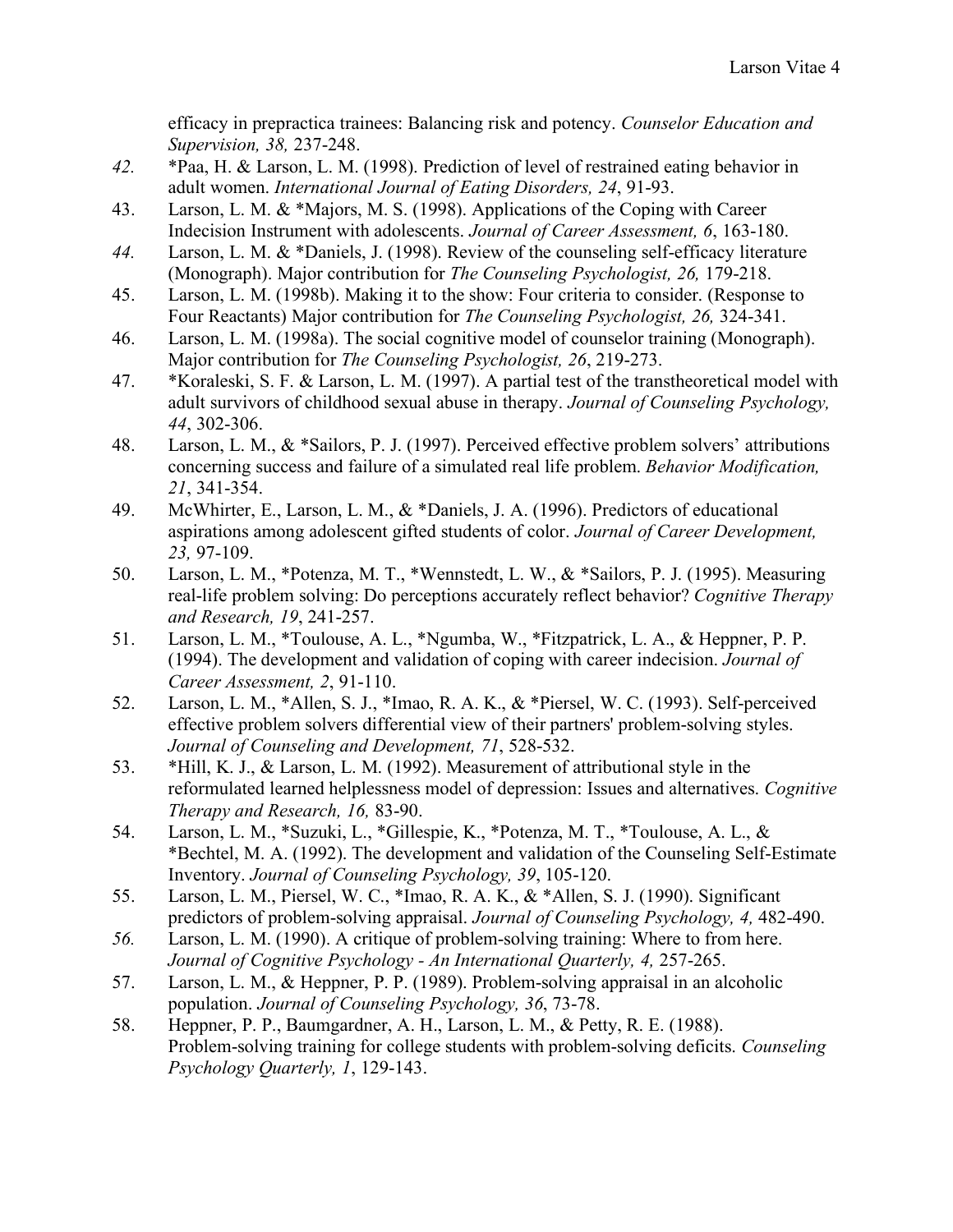- 59. Larson, L. M., Heppner, P. P., Ham, T., & Dugan, K. (1988). Investigating multiple subtypes of career indecision through cluster analysis. *Journal of Counseling Psychology, 35*, 439-446.
- 60. Larson, L. M. (1987). Problem-solving appraisal: A necessary ingredient in the career-planning process. *Journal of Career Development, 14*, 24-34.
- 61. Larson, L. M., & Heppner, P. P. (1985). The relationship of problem-solving appraisal to career decision and indecision. *Journal of Vocational Behavior, 26*, 55-65.
- 62. Heppner, P. P., Neal, G. W., & Larson, L. M. (1984). Problem-solving training as prevention with college students. *The Personnel and Guidance Journal, 62*, 514-519.
- 63. Heppner, P. P., Reeder, B. L., & Larson, L. M. (1983). Cognitive variables associated with personal problem-solving styles: Implications for counseling. *Journal of Counseling Psychology, 30*, 537-545.

## *EXTERNAL MONIES AND GRANTS*

- Cinzia, C. (Principal Investigator). Co-Principal Investigators: Bratsch-Prince, D., Constant, K., Oglivie, C., Okudan-Kremer, G., Senior Personnel: Weinstein, A. Powell Coffman, J., Larson, L. M., Hayes, C., Collaborative Research: Joining forces: A Midwestern partnership of research-intensive institution for women STEM faculty success. ADVANCE: *Increasing the Participation and Advancement of Women in Academic Science and Engineering Careers. Partnership Track*. \$223,030. Not Funded
- Jiles, D. C. (Principal Investigator). Rajala, S., Rover, D. T., Shelley, M. C., Rover, D. T., Zambreno, J. A., Larson, L. M., Kemis, M., Mina, M., Rodriquez, S, Yilmaz, S. (Co Principal investigators). (2016 – 2021). IUSE/PFE:RED: Reinventing the Instructional and Departmental Enterprise (RIDE) to Advance the Professional Formation of Electrical and Computer Engineers (\$1,999,869 total costs) National Science Foundation, Funded
- Zambreno, J. A., (Principal Investigator), Jacobson, D. W., Rover, D. T., Shelley, M. C. Tobey, U., Emmerson, J., Hensen, K., Sheller, C., Bausman, M., Conley, H., Larson, L. M., and Rodriguez, S. (Co Principal Investigators). (2016 – 2021). *Collaborative research: WI-ESCEL Scholarship Program (Women in Electrical, Computer, and Software Engineering as Leaders).* (\$4,054,476 total costs). National Science Foundation. Funded.
- Jiles, D. C. (Principal Investigator). Jones, P., Mina, M., Rover, D. T., Zambreno, J. A. (Principal Investigator). Shelley, M. and Larson, L. M. (Senior Personnel). *IUSE/PFE:RED: Reinventing the instructional and departmental enterprise(RIDE) to advance the professional formation of electrical and computer engineers* (\$1,999,991 total costs) National Science Foundation, not funded.
- Rover, D. (Principal Investigator). (Sept. 2014 August 2017). Larson, L. M., Gahn, S. W. Shelley, M. C. Schmittmann, B. (Co- principal investigators). *"EAGER: Understanding and Strengthening STEM Faculty Engagement, the Institutional Environment and Transformative Research," (\$299,991) National Science Foundation,* Funded.
- Larson, L. M. (Principal Investigator). *Expanding the engineering pipeline: Developing an engineering interest measure.* National Science Foundation Grant, 500,000, submitted September 26, 2006. Not funded.
- Cutrona, C., principal investigator, Evans, N. J., Peplau, L. A., Larson, L. M., Campo, S., Losch, M., Nathan, P., Clair, S. E. (Investigators). (January, 2004, resubmitted January, 2005).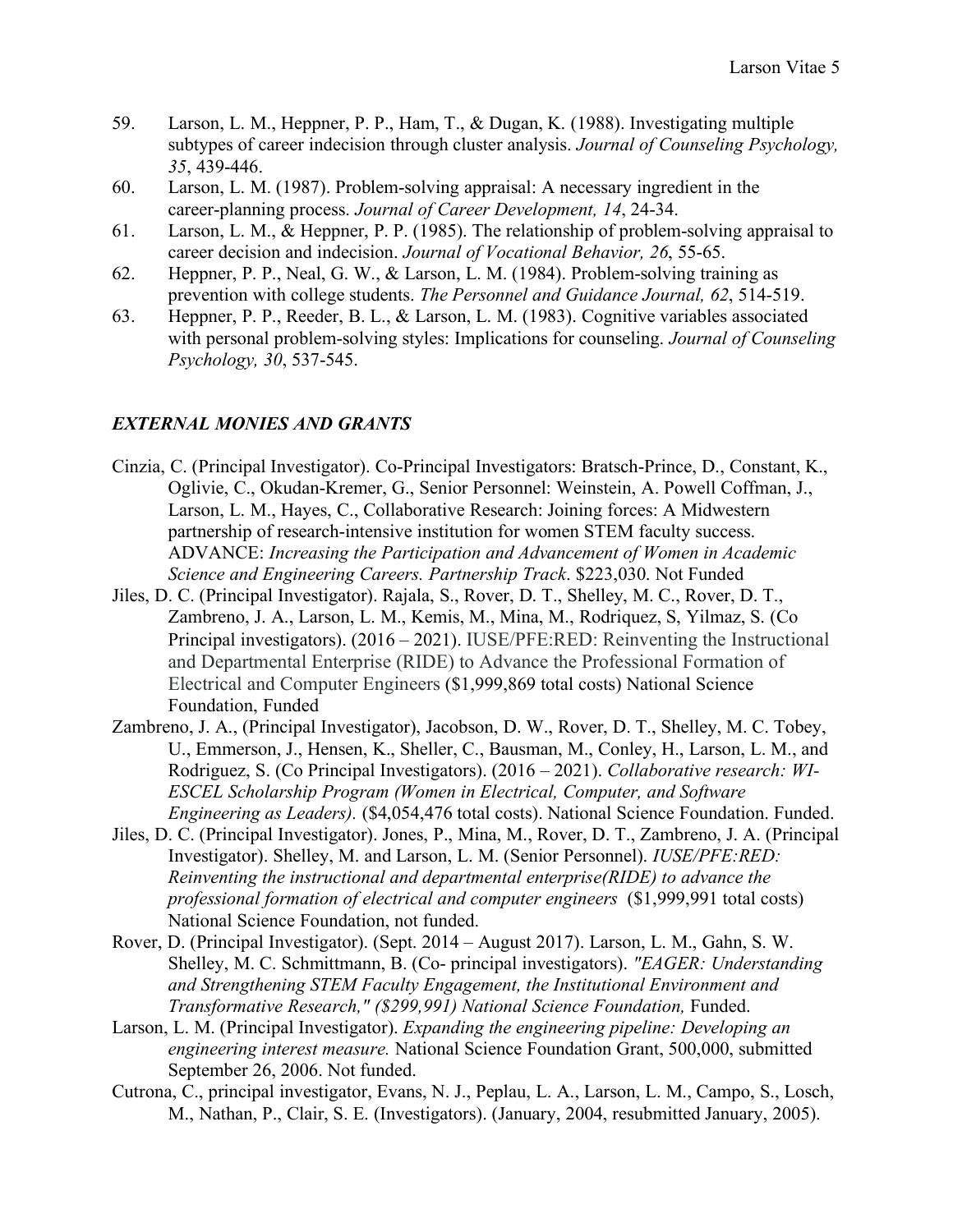"Developmental trajectories of stigmatized rural young adults." National Institute of Health Grant for \$2,463,556 in direct costs and \$3,336,606 total costs, Not funded.

Larson, L. M., Day, S. X., Clark, M., & Howarth, S. (2000-2001) LAS Faculty Development Grant, "Ratings of counseling performance: Does nature of supervisor feedback affect agreement?" \$7,500, funded.

| 1991 to 1998 | The Career Exploration Workshops generated Served on panel     |
|--------------|----------------------------------------------------------------|
|              | about \$6000 in income per year.                               |
| Spring, 1995 | Strong Research Advisory Board Grant funded by                 |
|              | Consulting Psychologists Press \$6350                          |
| Spring, 1996 | Foundation of Instruction in Post Secondary Education (FIPSE)  |
|              | Grant Faculty Fellowship in the Peer Review of Teaching \$2500 |
| Spring, 1989 | Comprehensive Career Guidance Project, Nebraska Department     |
|              | of Education, Second author with Alvin Leung, Ph.D., \$7100    |

## *BOOK CHAPTERS*

- Larson, L. M., & \*Seipel, M. T. (in press). Personality interests, and careers. In B. J. Carducci (Editor-in-Chief) & J. S. Mio & R. E. Riggio (Vol. Eds.), *Wiley-Blackwell encyclopedia of personality and individual differences: Vol. IV. Clinical, applied, and cross-cultural research* Hoboken, NJ: John Wiley & Sons.
- Larson, L. M., \*Bonitz, V. S., \*Pesch, K. M. (2013). Assessing Key Vocational Constructs. Chapter in W. B. Walsh, M. Savickas, and P. Hartung (Ed.) *Handbook of Vocational Psychology (4th edition).* New York, NY: Taylor & Francis/Routledge.com. pp. 127 – 154.
- Larson, L. M. (2012). What do we know about people's worklife across the lifespan: Personality, interests, aspirations, educational achievement, career choice, the job search, job performance, and job satisfaction? Chapter in the J. I. Hansen's and E. Altmeir's (Ed.), *Handbook of Counseling Psychology,* Oxford University Press. pp. 128-178.
- \*Bonitz, V.S., Armstrong, P.I., & Larson, L.M. (2010) Geschlechterunterschiede im Abschneiden beim Studentenpisa-Test – die Folge geschlechterspezifischer Berufsinteressen? [Gender differences in performance on the Studentenpisa test – the result of gender-specific vocational interests?]. In M. Verbeet, & S. Trepte (Eds.), *Allgemeinbildung in Deutschland – Erkenntnisse aus dem SPIEGEL-Studentenpisa-Test [General education in Germany – Findings from the SPIEGEL-Studentenpisa-Test].* Wiesbaden: VS Verlag, pp. 273-287.
- Larson, L. M., & \*Bailey, D. C. (2006). Beyond Holland's RIASEC. J. H. Greenhaus and G. A, (Eds.) Chapter in the *Encyclopedia of Career Development*, Thousand Oaks, CA: Sage Reference Publications. pp. 69-71.

#### *NATIONAL CONVENTION PAPERS PRESENTED*

1. \*Seipel, M. T., & Larson, L. M. (2019, August). Student veteran well-being: The role of veteran friendly campus perception and psychological need. Paper presented at the American Psychological Association National Convention, Chicago, Ill.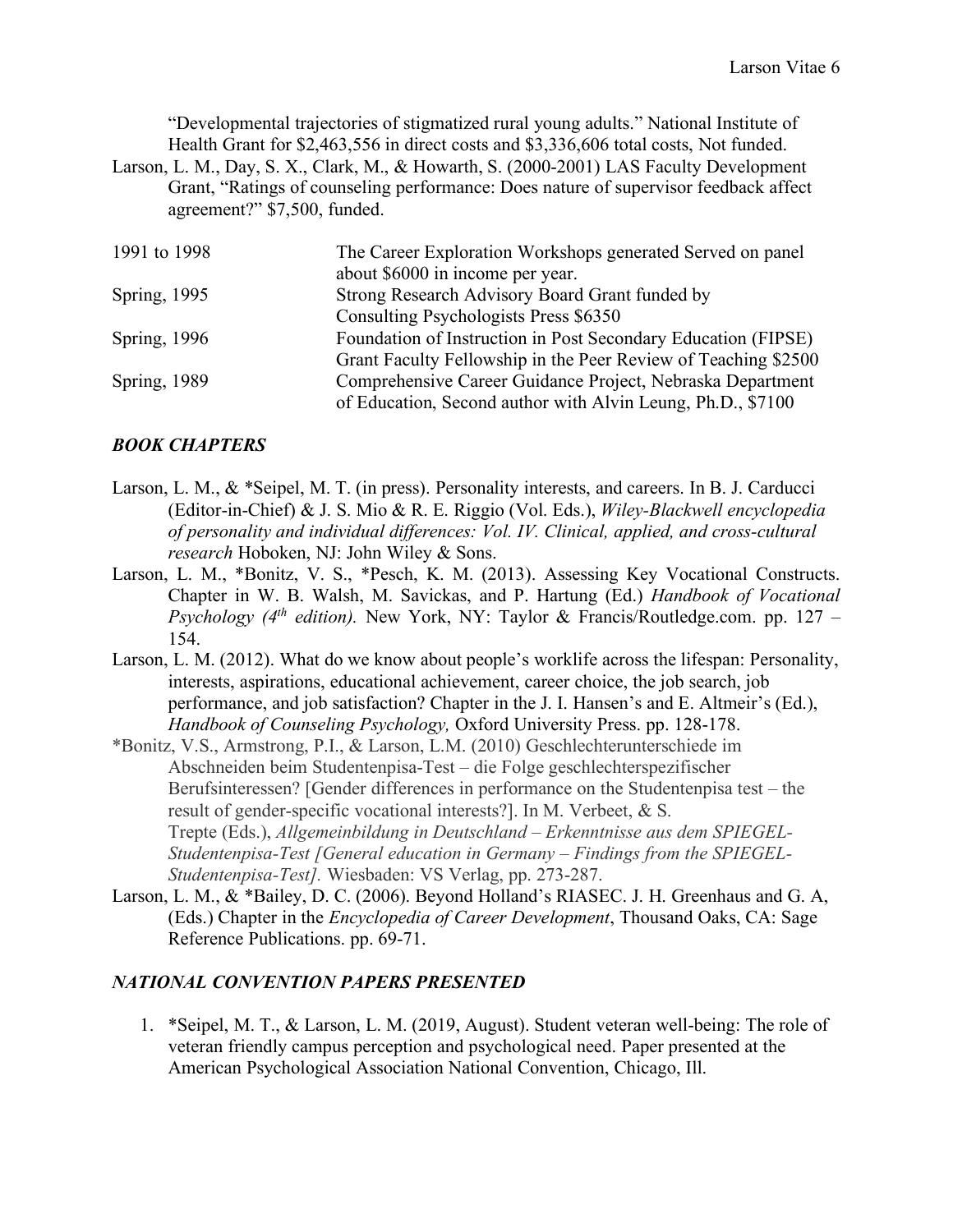- 2. \*Crick, K. A., & Larson, L. M. (2019, August). The examination of racially diverse non tenure track (NTT) faculty's job satisfaction. Paper presented at the American Psychological Association National Convention, Chicago, Ill.
- 3. \*Crick, K. A., Seipel, M. T., & Larson, L. M. (2019, August). Volitional autonomy and relatedness: Mediators explaining Non Tenure Track faculty job satisfaction. Paper presented at the American Psychological Association National Convention, Chicago, Ill.
- 4. \*Frickey, E. & Larson, L. M. (2019, August). Interpersonal sensitivity and well-being: Understanding relatedness as an essential mediator. Paper presented at the American Psychological Association National Convention, Chicago, Ill.
- 5. \*Frickey, E., & Larson, L. M. (2019, August). A closer examination of engineering department culture: Identifying supports and barriers. Paper presented at the American Psychological Association National Convention, Chicago, Ill.
- 6. \*Frickey, E., \*Crick, K. A., Rodriguez, S. L., Espino, M. L, Larson, L. M., & Shelley, M. (2019, August). The ESCEL program: An effort to increase diversity in STEM Fields in higher education. Paper presented to the American Psychological Association National Convention, Chicago, Ill.
- 7. \*Crick, K. A., \*Baker, D. F., Larson, L. M., & \*Seipel, M. T. (2018, August). Relation of reinforcement sensitivity on vocational Interest and Self-Efficacy. Paper presented at the American Psychological Association National Convention, San Francisco, Ca.
- 8. \*Surapaneni, S., Larson-Konar, D. M., & Larson, L. M. (2018, August). Stigma and Intentions to Seek Help in Caucasian, Asian American and Asian International. Paper to be presented at the American Psychological Association National Convention, San Francisco, Ca.
- 9. Larson-Konar, D. M., \*Frickey, E., Larson, L. M., & \*Crick, K. A. (2018, August). Multiracial/Monoracial Discrepancies on Institutional Support, Psychological Need Satisfaction, and Global Satisfaction among Non-Tenure Track University Faculty*.* Paper to be presented at the American Psychological Association National Convention, San Francisco, Ca.
- 10. \*Ko, S., \*Seipel, M., Larson, L. M., Shelley, M., Gahn, S., Rover, D., Schmittmann, B., & Heitmann, M. (2017, August). Enhancing Faculty Wellbeing: Self Determination Theory (SDT) as a Framework. Paper presented at the 2017 American Psychological Association National Convention, Washington, D. C.
- 11. \*Schenkenfelder, M., & Larson, L. M. (2017, August). Predicting academic major satisfaction using environmental factors and Self-Determination Theory. Paper presented at the 2017 American Psychological Association National Convention, Washington, D. C.
- 12. \*Schenkenfelder, M., Larson, L. M., & \*Ko, S. (2017, August). The Impact of ADVANCE Department Enhancement Program (DEP) at Iowa State University (ISU). Paper presented at the 2017 American Psychological Association National Convention, Washington, D. C.
- 7. Larson, L. M., \*Schenkenfelder, M., & Bird, S. (2016, May). Transforming the Institution One Department at a Time. Poster presented to the AWIS/ADVANCE National Conference, Baltimore, MD.
- 8. Larson, L. M., Smith, J. L. (2016, May). Using Psychological Theory to Inform Practice: Broadening Participation and Enhancing the Climate of STEM. Session presented at the AWIS/ADVANCE National Conference, Baltimore, MD.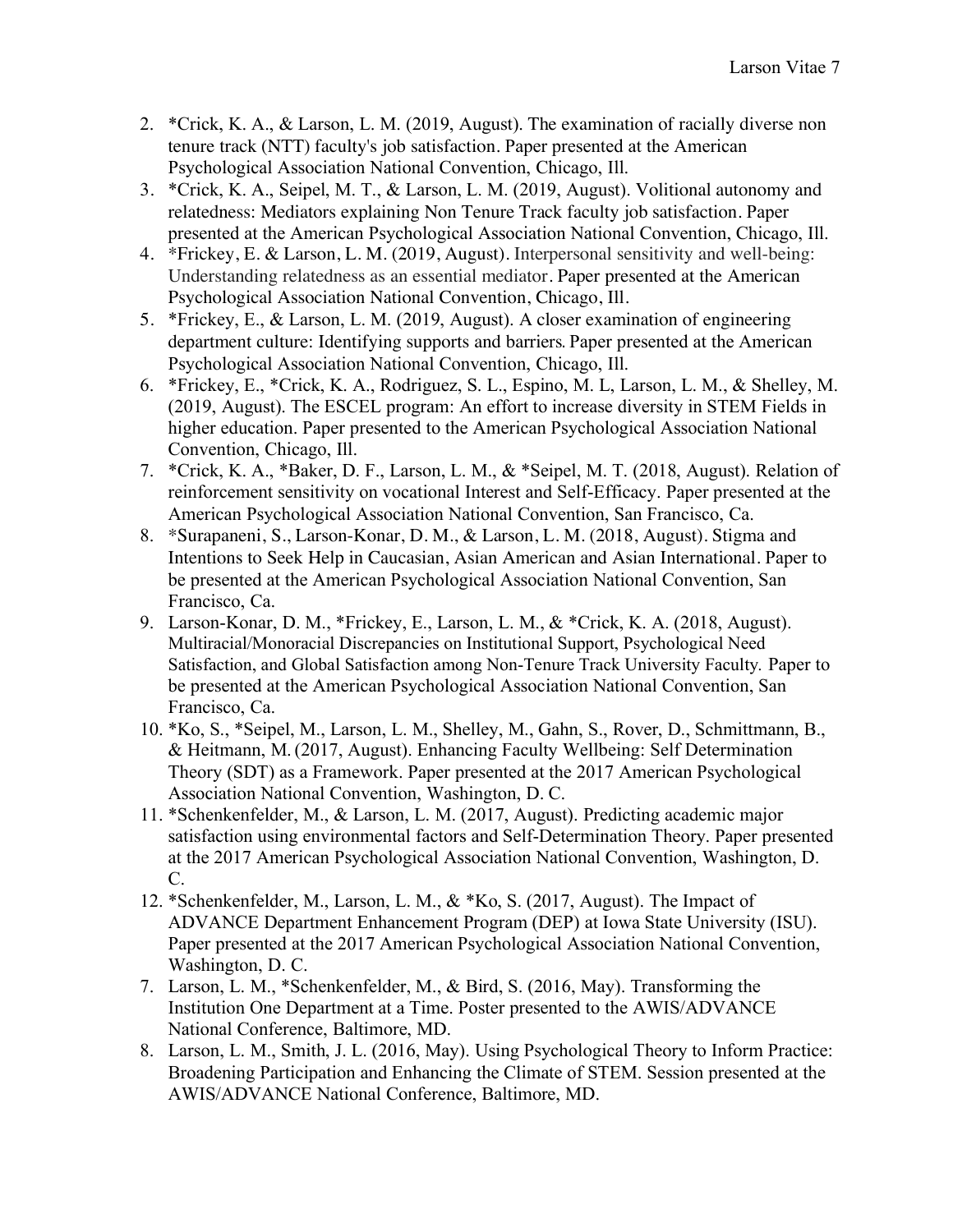- 9. Lamont, S., Larson, L. M., Sundrarajan, S., & Haddad, M. (2016, May). Institutionalizing ADVANCE: Successes and Challenges of Expanding Equity Advisors to All Colleges. Session presented to the AWIS/ADVANCE National Conference, Baltimore, MD.
- 10. Shelley, M. C., Larson, L. M., Gahn, S. W. Rover, D., Schmittmann, B., & Heitmann, M. (2016, August). Statistical Models of Faculty Retention: Logistic Regression, COACHE, and Support Mechanisms Paper presented to the 2016 Joint Statistical Meetings, Chicago, Ill.
- 11. Larson, L. M., Shelley, M. C., Gahn, S., & \*Seipel, M. T. (2016, April). Self Determination Theory (SDT) as a Framework for Understanding Faculty Wellbeing**.**  Paper presented to the 2016 National Alliance for Broader Impact Convention, Philadelphia, PA.
- 12. \*Surapaneni, S., Larson, L. M., & Vogel, D. (2016, August). The Relation of Public Stigma and Self-Stigma: The Moderating Role of Distress based on Gender. Paper presented at the 2016 American Psychological Association National Convention, Denver, CO.
- 13. \*Baker, D. F., Larson, L. M., & \*Surapaneni, S. (2015, August). Leadership Efficacy/Intentions of Young Women: The Role of Interest, Confidence, and Social Potency. Paper presented at the 2015 American Psychological Association National Convention, Toronto, Ontario, CA.
- 14. \*Surapaneni, S., \*Pesch, K. M., & \*Larson, L. M. (2015, August). Perceived Competence and Volitional Autonomy as Mediators of Parental Support and Career Well-being. Paper presented at the 2015 American Psychological Association National Convention, Toronto, Ontario, CA.
- 15. \*Schenkenfelder, M., \*Surapaneni, S., \* Larson, L. M. (2015, August). Decreasing chilly climate for women by improving campus and classroom climate. Paper presented at the 2015 American Psychological Association National Convention, Toronto, Ontario, CA.
- 16. \*Surapaneni, S., Larson, L. M., \*Pesch, K. M., Bonitz, V. S. (2014, August). *Mathematics/Science self-efficacy and academic achievement on persistence of college students*. Paper presented at the 2014 American Psychological Association National Convention, Washington, D.C.
- 17. \*Surapaneni, S., Larson. L. M., \*Johar, O., \*Larson-Konar, D. M. (2014, August). *Differences in inclusiveness within and outside classrooms for Racial/Ethnic Minorities and Caucasians*. Paper presented at the 2014 American Psychological Association National convention, Washington, D.C.
- 18. \*Surapaneni, S., Larson, L. M., & Bowen, B. (2014, March). *ADVANCE: A bottom up and top down approach to diversifying college campuses*. Paper presented at the 2014 International Counseling Psychology Conference in Atlanta, Georgia
- 19. \*Pesch, K., Larson, L.M., Bonitz, V. S., & Wu, T. F. (2012, August). Predicting Science Major Completion: The Role of Educational Aspiration. Paper presented at the 2012 American Psychological Association National Convention. Orlando, Fla.
- 20. Bonitz, V. S., Armstrong, P. I., & Larson, L. M. (2010, August). *Interests and general knowledge: Insights from cross-cultural research.* Poster to be presented at the American Psychological Association National Convention, San Diego, CA.
- 21. Bonitz, V. S., Armstrong, P. I., & Larson, L. M. (2009 August). *RIASEC interest and confidence cutoff scores: Implications for career counseling.* Poster to be presented to the American Psychological Association National Convention, Toronto, Canada.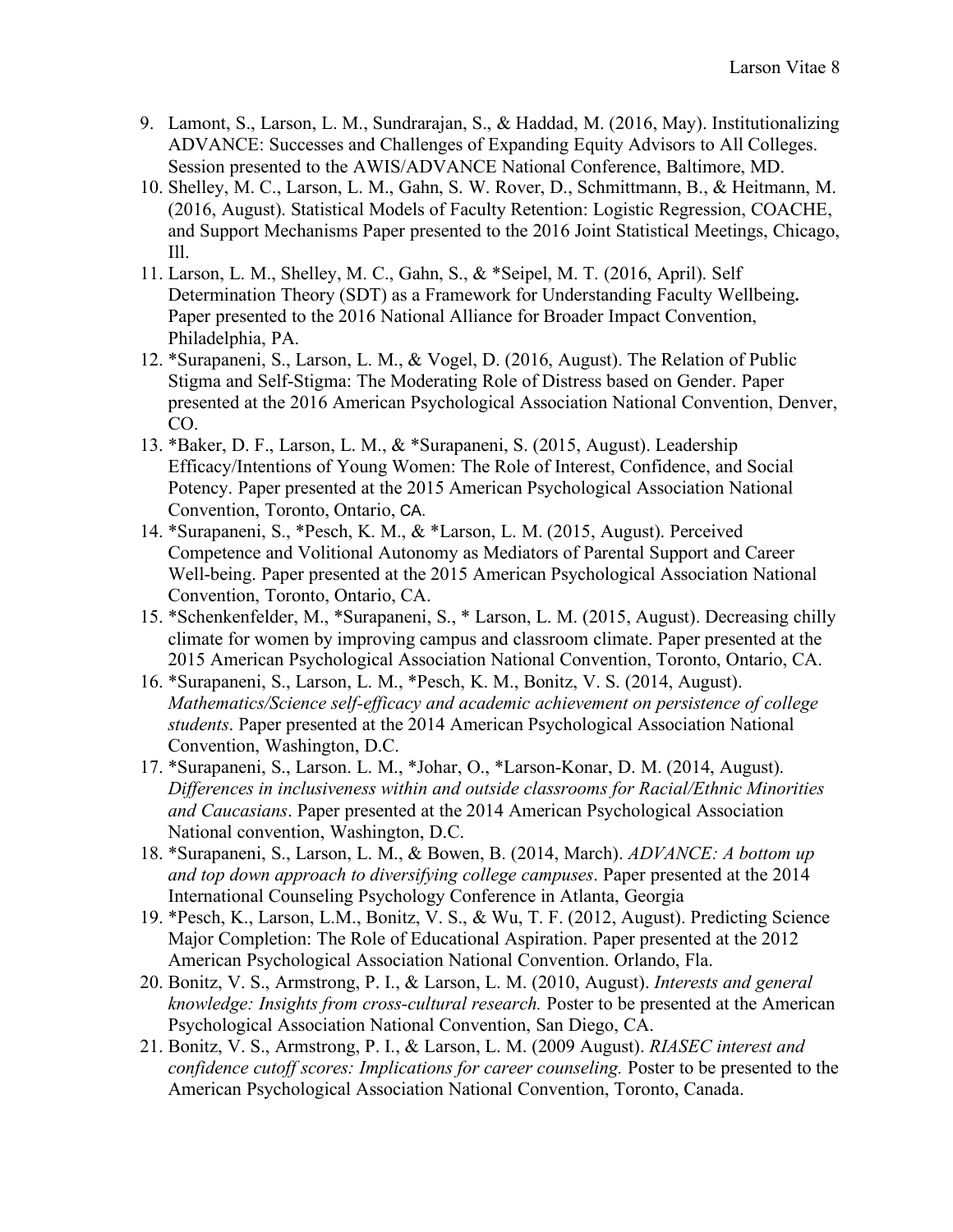- 22. Bailey, D. C., Larson, L. M., Wu, T. F., Borgen, F. H., & Gasser, C. E. (2008, August). Using Basic Vocational Confidence and Interests to Discriminate Educational Majors. Poster presented at the American Psychological Association, Boston, MA.
- 23. Bonitz, V. S., Larson, L. M., Wu, T. F., Bailey, D. C., Borgen, F. H. (2008, August). Discriminating among educational majors in undergraduates: The contribution of personality. Poster presented at the American Psychological Association, Boston, MA.
- 24. Bailey, D. C., Larson, L. M., Wu, T.F. & Mills, L. R. (2007, August). *Personality and self-efficacy as discriminators of educational and career aspirations.* Poster presented at the American Psychological Association National Convention, San Francisco.
- 25. Wu, T. F., Larson, L. M., Borgen, F. H., & Bailey, D. C. (2007, August) *Integrating personality, self-efficacy, and interest in discriminating among college majors.* Poster presented at the American Psychological Association National Convention, San Francisco.
- 26. Bailey, D. C. Wade, N. G., Larson, L. M., Schobitz, R. P. *Religious Coping, Trait Forgiveness, and Meaning in Military Duty as Protective Barriers for Soldiers.* (2006, August). Poster presented at the American Psychological Association National Convention, New Orleans, LA.
- 27. Wu, T. F., Larson, L. M., Wei, M., Borgen, F. H., & Bailey, D. C. (2006, August) *Personality and Self-Efficacy: Cross Cultural Validity in Taiwanese Undergraduates*. Poster presented at the American Psychological Association National Convention, New Orleans, La.
- 28. Gasser, C. E., Larson, L. M., & Borgen, F. H. (2005, August). *Concurrent validity of the*  2004 Strong Interest Inventory: An Examination of Gender and College Major. Poster presented at the American Psychological Association National Convention, Washington, D. C.
- 29. Bailey, D. C., Larson, L. M., Borgen, F. H., & Gasser (2005, August). *Relation of the 1994 and 2004 Strong Interest Inventories: A Study of Equivalency* Poster presented at the American Psychological Association National Convention, Washington, D. C.
- 30. Larson, L. M., Bailey, D. C., & Borgen, F. H., & Gasser, C. (2005, August). *2004 Strong and Expanded Skills Confidence Inventory: Our First Look.* Poster presented at the American Psychological Association National Convention, Washington, D. C.
- 31. Young, K., Bailey, D., Boysen, G., Quinn, A., Robinson, R. Ruxton, B., Seeman, J., Spencer, K., & Larson, L. M. (2004, August). *Outcome Expectancy in the Career and Academic Domain: A Review*. Poster presented at the American Psychological Association National Convention, Honolulu, Hawaii.
- 32. Bailey, D. C., Larson, L. M. Borgen, F. H. (2004, August). Personality and self-efficacy in college major prediction: A new look at PE fit. Poster presented at the American Psychological Association National Convention, Honolulu, Hawaii
- 33. Larson, L. M., Borgen, F. H., & Gasser, C. (2003, August). Individuality expressed through personality, interests, and self-efficacy. Poster presented at the American Psychological Association National Convention, Toronto, Canada.
- 34. Tilley, B. P., & Larson, L. M. (2002, August). Validation of the educational outcome expectancy scale. Poster presented at the American Psychological Association National Convention, Chicago, Ill.
- 35. Staggs, G., Larson, L. M., & Borgen, F. H. (2002, August). Convergence of specific factors in vocational interests and personality. Poster presented at the American Psychological Association National Convention, Chicago, Ill.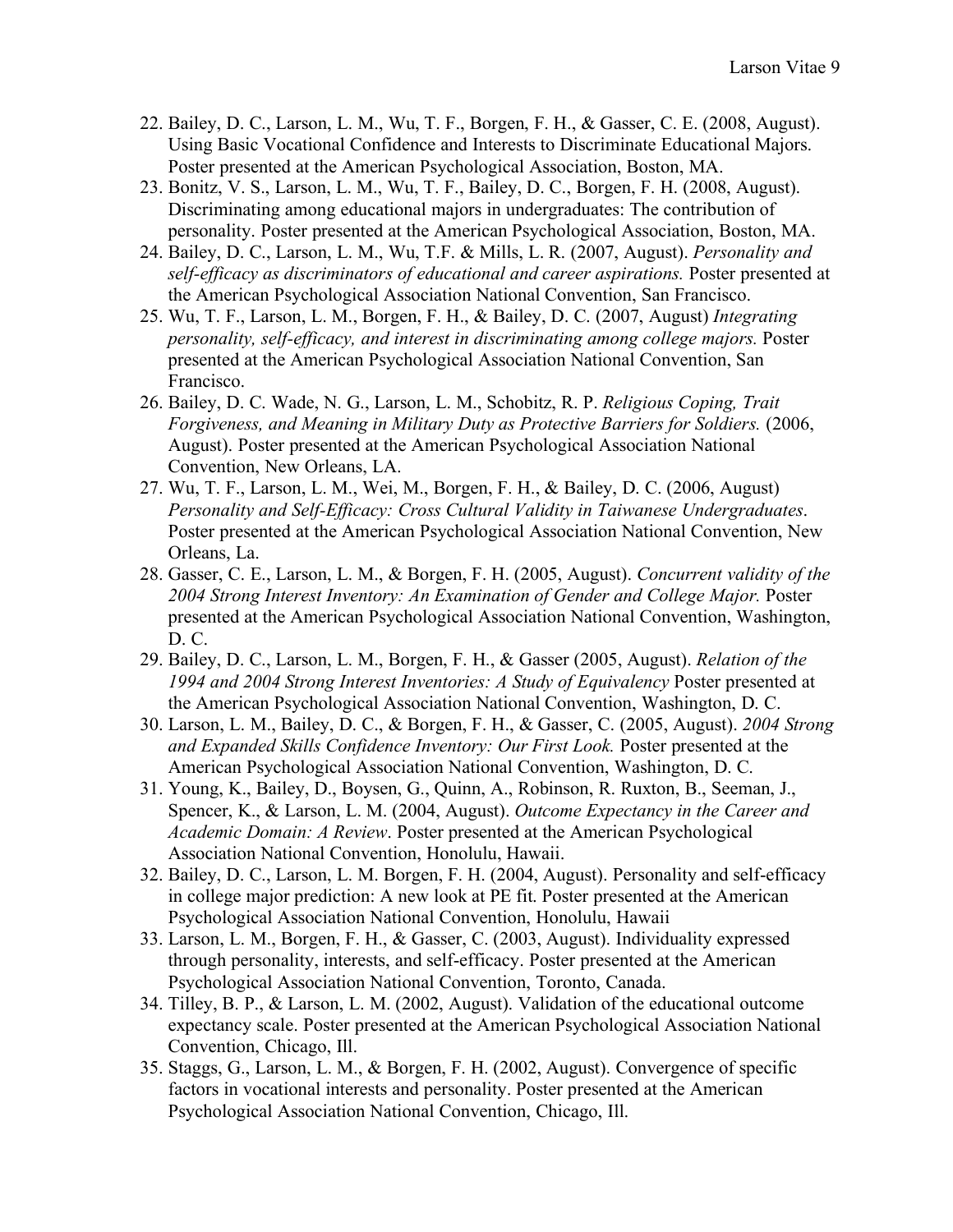- 36. Springer, Shauna H., Larson, L. M., Tilley, Brian P., Gasser, Courtney G., & Quinn, Aaron (2001, August) *Development of an educational and career outcome expectancy scale* Poster presented at the American Psychological Association National Convention, San Francisco, CA.
- 37. Larson, L. M., Rottinghaus, Patrick J., & Borgen, F. H (2001, August).*Meta-analyses of big six interests and big five personality factors* Poster presented at the American Psychological Association National Convention, San Francisco, CA.
- 38. Larson, L. M. (August, 2001). *Development of the Counseling Outcome Expectancy Measure*. Symposium conducted at the meeting of the American Psychological Association, San Francisco, CA.
- 39. Karr, C. A., & Larson, L. M (August, 2001).Multiple role coping inventory: Factor structure for working mothers Poster presented at the American Psychological Association National Convention, San Francisco, CA.
- 40. Majors, M. A., Larson, L. M., Howarth, S., Karr, C., Staggs, G (2000, August).*Test-retest reliability of the Myers Briggs Type Indicator-Step 2*. Paper presented at the meeting of the American Psychological Association, Washington, D. C.
- 41. Larson, L. M., Day, S. X., Howarth, S, & Clark, M. (2000, August). *Ratings of Counseling Performance: Does Nature of Supervisor Feedback Affect Agreement?* Paper presented at the meeting of the American Psychological Association, Washington, D. C.
- 42. Karr, C. A., & Larson, L. M. (2000, August). Multiple Role Coping Inventory- Intentions (MRCI): A confirmatory factor analysis. Paper presented at the meeting of the American Psychological Association, Washington, D. C.
- 43. Wesely, L. H., & Larson, L. M. (1999, August). *Applying the transtheorietical model to breast self-examination.* Paper presented at the meeting of the American Psychological Association, Boston, MA.
- 44. Schulte, D. L., & Larson, L. M. (1999, August). *Religion, spirituality in Counseling Psychology: Support for a cultural perspective.* In Religion, spirituality, and counseling process-New research implications for training. Symposium conducted at the meeting of the American Psychological Association, Boston, MA.
- 45. Karr, C. A., Larson, L. M. (1999, August). *Use of Theory in Research: Investigating three Counseling Psychology Journals (1990-1998).* Paper presented at the meeting of the American Psychological Association, Boston, MA.
- 46. Karr, C. A., Larson, L. M. (1999, August). *The Multiple Role Coping Inventory: Development and Factor Structure Analysis.* Paper presented at the meeting of the American Psychological Association, Boston, MA.
- 47. Cardwell, T., & Larson, L. M. (1999, August). *Factors Moderating Sexual Harassment of High School Girls.* Paper presented at the meeting of the American Psychological Association, Boston, MA.
- 48. Larson, L. M., Borgen, F. H. (1999, August). *The Overlap between Competing Personality Models and Vocational Interests*. Paper presented at the meeting of the American Psychological Association, Boston, MA.
- 49. Hanson, W. E., Karr, C. A., Larson, L. M., Majors, M. S., & Palowski, C. A. (1998, August). *Factor analytic investigation of gifted adolescents' perceptions of career barriers.* Paper presented at the meeting of the American Psychological Association, San Francisco, CA.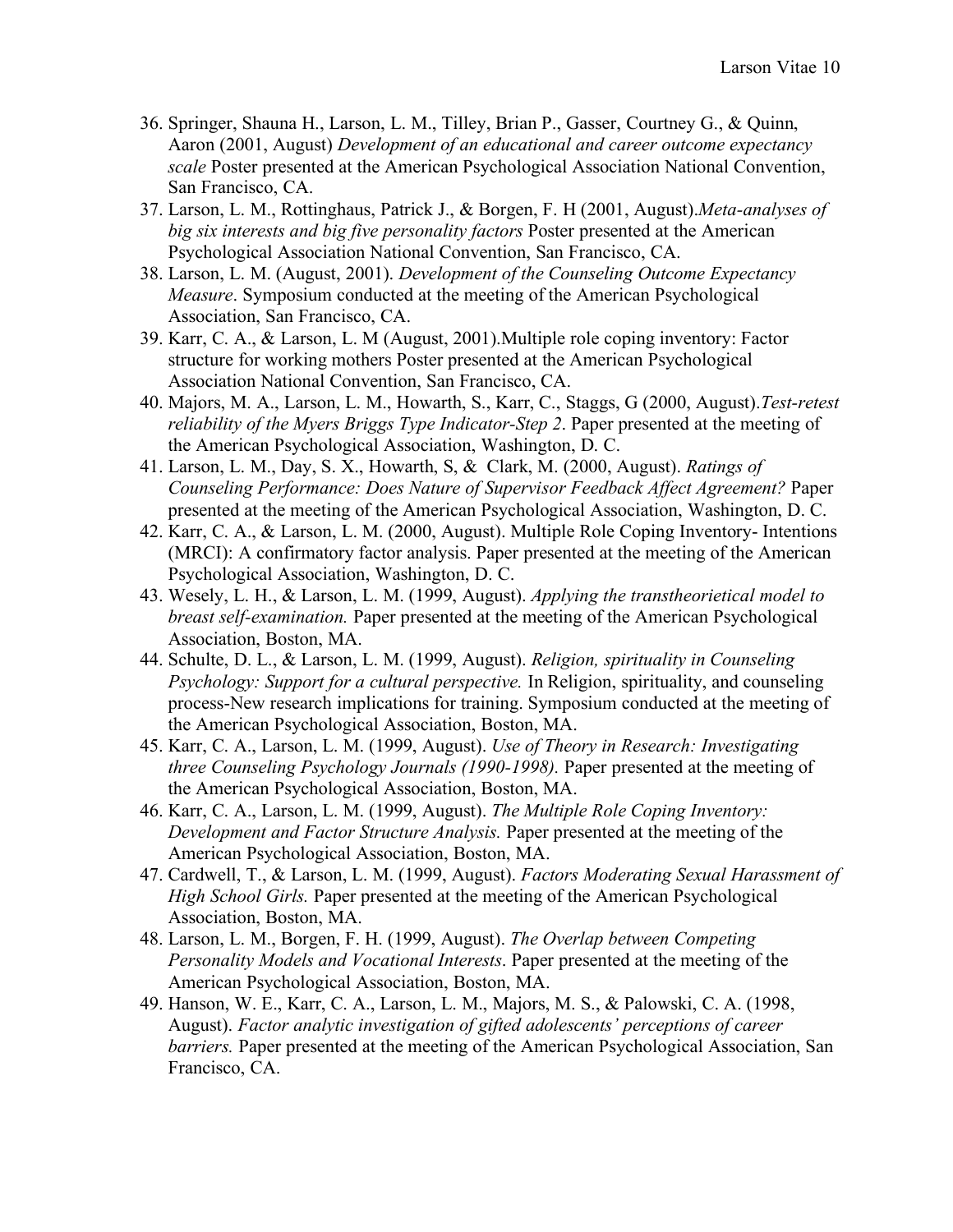- 50. Besett, T. & Larson, L. M. (1998, August). *Empowering students as scientistpractitioners: Is everyone on board?* Paper presented at the meeting of the American Psychological Association, San Francisco, CA.
- 51. Larson, L. M. (Chair) (1998e, August). *Thriving in colleges of education: Counseling psychology moving into schools.* Symposium presented at the meeting of the American Psychological Association, San Francisco, CA.
- 52. Larson, L. M. (1998d, August). The social cognitive model of counselor training: A closer look. In *Social cognitive theory's extension to counseling psychology: Three domains*. Symposium conducted at the meeting of the American Psychological Association, San Francisco, CA.
- 53. Larson, L. M. (Chair) (1998c, August). *Social cognitive theory's extension to counseling psychology: Three domains*. Symposium conducted at the meeting of the American Psychological Association, San Francisco, CA.
- 54. Karr, C. A., Larson, L. M., Majors, M. S. (1997, May). *Parent nontraditional employment and educational expectations as predictors of adolescent females' nontraditional career interests.* Poster presented at the annual meeting of the American Psychological Society, Washington, D. C.
- 55. Larson, L. M., & Daniels, J. A. (1996, August). *Embedding counseling self-efficacy within social cognitive theory.* Paper presented at the meeting of the American Psychological Association Convention, Toronto, Canada.
- 56. Larson, L. M., Cardwell, T., & Majors, M. (1996, August). *Counseling self-efficacy, job satisfaction, and work environment: Predictors of burnout.* Paper presented at the meeting of the American Psychological Association, Toronto, Canada.
- 57. Larson, L. M. (Discussant) (1996, August). *Women's view of academia.* Symposium conducted at the meeting of the American Psychological Association, Toronto, Canada.
- 58. Paa, H., & Larson, L. M. (1995, August). *Restrained eating in middle-aged women: Creative techniques for enhancing body image.* Paper presented at the meeting of the American Counseling Association, Denver, CO.
- 59. Larson, L. M., (Chair) (1995, August). *A graduate training model.* Symposium conducted at the meeting of the American Psychological Association, New York, NY.
- 60. McWhirter, E., Larson, L. M., Daniels, J. A., Schirger, A., Freeman, S., & Mastas, M. (1994, August). *Predictors of educational aspirations among Mexican American and African American gifted high school students*. Paper presented at the meeting of the American Psychological Association, Los Angeles, CA.
- 61. Larson, L. M., Koraleski, S. F., Daniels, J. A., Henderson, L. A., & Peterson, M. M. (1994, August). *Vicarious experiences and performance accomplishments' impact on counseling self-efficacy*. Paper presented at the meeting of the American Psychological Association, Los Angeles, CA.
- 62. Larson, L. M. (1994, August). Child rearing while maintaining sanity: Is it a pipe dream? In *Women faculty in counseling psychology: Balancing job, relationships, and childrearing*. Symposium conducted at the meeting of the American Psychological Association, Los Angeles, CA.
- 63. Larson, L. M. (Discussant) (1994, August). *Significant contributors in counseling psychology.* Division 17 Roundtable conducted at the meeting of the American Psychological Association, Los Angeles, CA.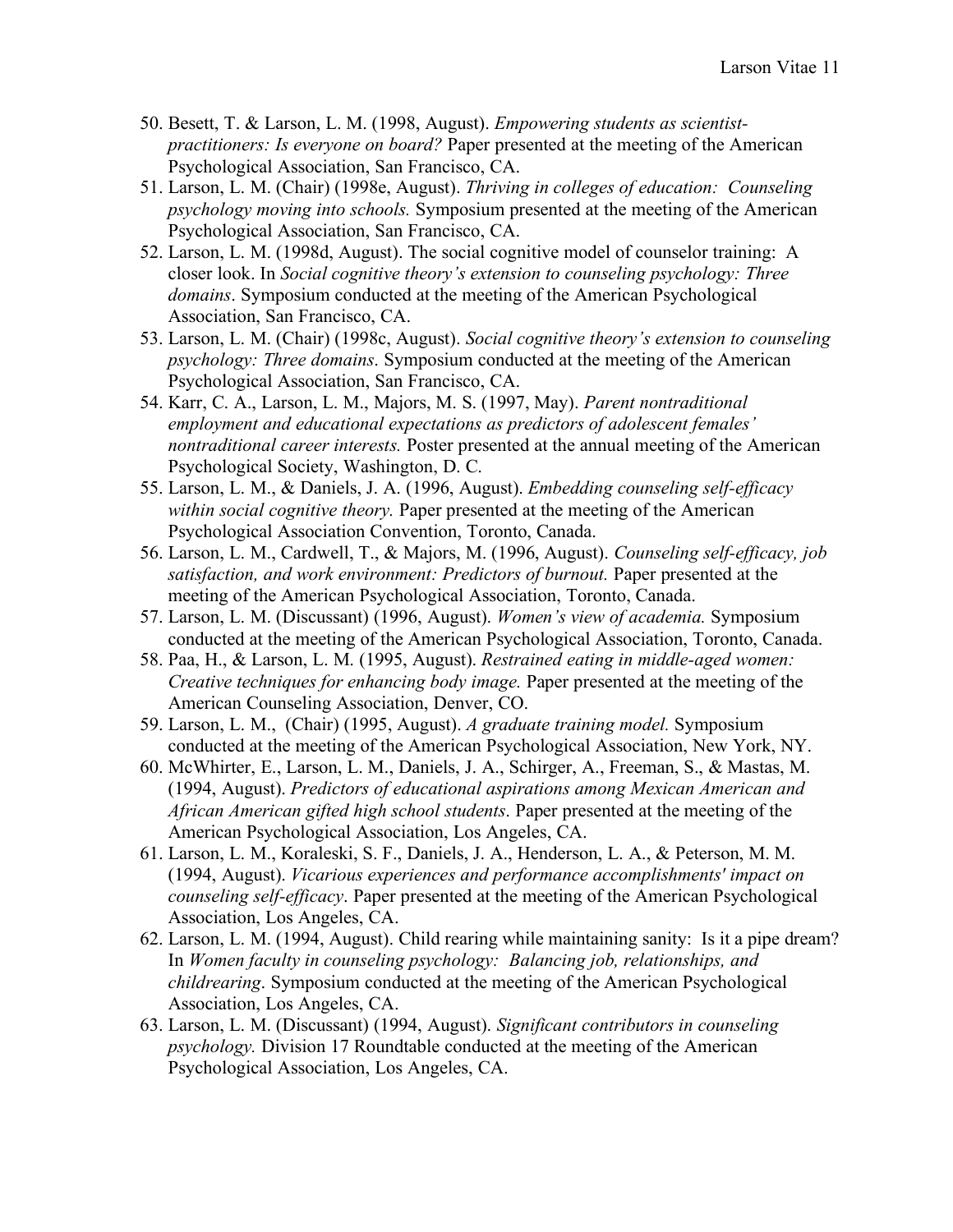- 64. Larson, L. M., Daniels, J. A., Freeman, S. A., Schirger, A. M., & Conoley, C. W. (1993, August). *Predictors of educational aspirations among high school gifted students.* Paper presented at the meeting of the American Psychological Association, Toronto, Canada.
- 65. Larson, L. M., Wennstedt, L., Daniels, J. A., Koraleski, S. F., Henderson, L. A., & Peterson, M. M. (1993, June). *Predicting and describing changes in counseling self-efficacy during practicum*. Paper presented at the meeting of the American Association for Applied and Preventive Psychology, Chicago, IL.
- 66. Conoley, C. W., Freeman, S., Daniels, J. A., Scheel, M. J., & Larson, L. M. (1992, August). *Differentiation of gifted students on the basis of their Holland codes*. Paper presented at the meeting of the American Psychological Association, Washington, DC.
- 67. Larson, L. M., Toulouse, A. L., Ngumba, E., & Fitzpatrick, L. (1991, August). *The development and validation of the Career Planning Inventory.* Paper presented at the meeting of the American Psychological Association, San Francisco, CA.
- 68. Larson, L. M. (1991, August). Current research and directions in problem solving appraisal. In *Research issues in counseling psychology*. Roundtable conducted at the meeting of the American Psychological Association, San Francisco, CA.
- 69. Imao, R. A. K., Brown, R. D., & Larson, L. M. (1990, August). *Stress and coping skills for elementary school children: Social skills training versus problem-solving skills training program*. Paper presented at the meeting of the American Psychological Association, Boston, MA.
- 70. Larson, L. M., Suzuki, L., & Gillespie, K. (1990, August). *Development of the Counseling Self-Estimate Inventory*. Paper presented at the meeting of the American Psychological Association, Boston, MA.
- 71. Larson, L. M., Potenza, M. T., Wennstedt, L. W., & Sailors, P. J. (1990, August). *Measuring real life problem-solving: Do perceptions accurately reflect behavior?* Paper presented at the meeting of the American Psychological Association, Boston, MA.
- 72. Alexander, C., Hill, K. J., & Larson, L. M. (1989, August). *The decision making process of counseling psychology doctoral admission*. Paper presented at the meeting of the American Psychological Association, New Orleans, LA.
- 73. Larson, L. M., & Ragole, R. (1989, August). *An examination of the sources of adolescents' career self efficacy*. Paper presented at the meeting of the American Psychological Association, New Orleans, LA.
- 74. Larson, L. M., Piersel, W. C., Imao, R. A. K., & Allen, S. J. (1988, August). *Significant predictors of problem-solving appraisal.* Paper presented at the meeting of the American Psychological Association, Atlanta, GA.
- 75. Imao, R. A. K., & Larson, L. M. (1988, April). *Stress and coping skills for children and adolescents: Implications for counselors*. Paper presented at the meeting of the Nebraska Psychological Association, Lincoln, NE.
- 76. Hill, K. J., & Larson, L. M. (1988, April). *Measurement of attributional style in the reformulated learned helplessness model of depression: Issues and alternatives*. Paper presented at the meeting of the Nebraska Psychological Association, Lincoln, NE.
- 77. Heppner, P. P., Larson, L. M., & Cook, S. W. (1988, April). *Individual differences affecting problem-solving training. Implications for practitioners.* Paper presented at the meeting of the American College & Personnel Association, Houston, TX.
- 78. Larson, L. M., & Heppner, P. P. (1987, August). *The generalization of problem-solving appraisal to an alcoholic population*. Paper presented at the meeting of the American Psychological Association, New York, NY.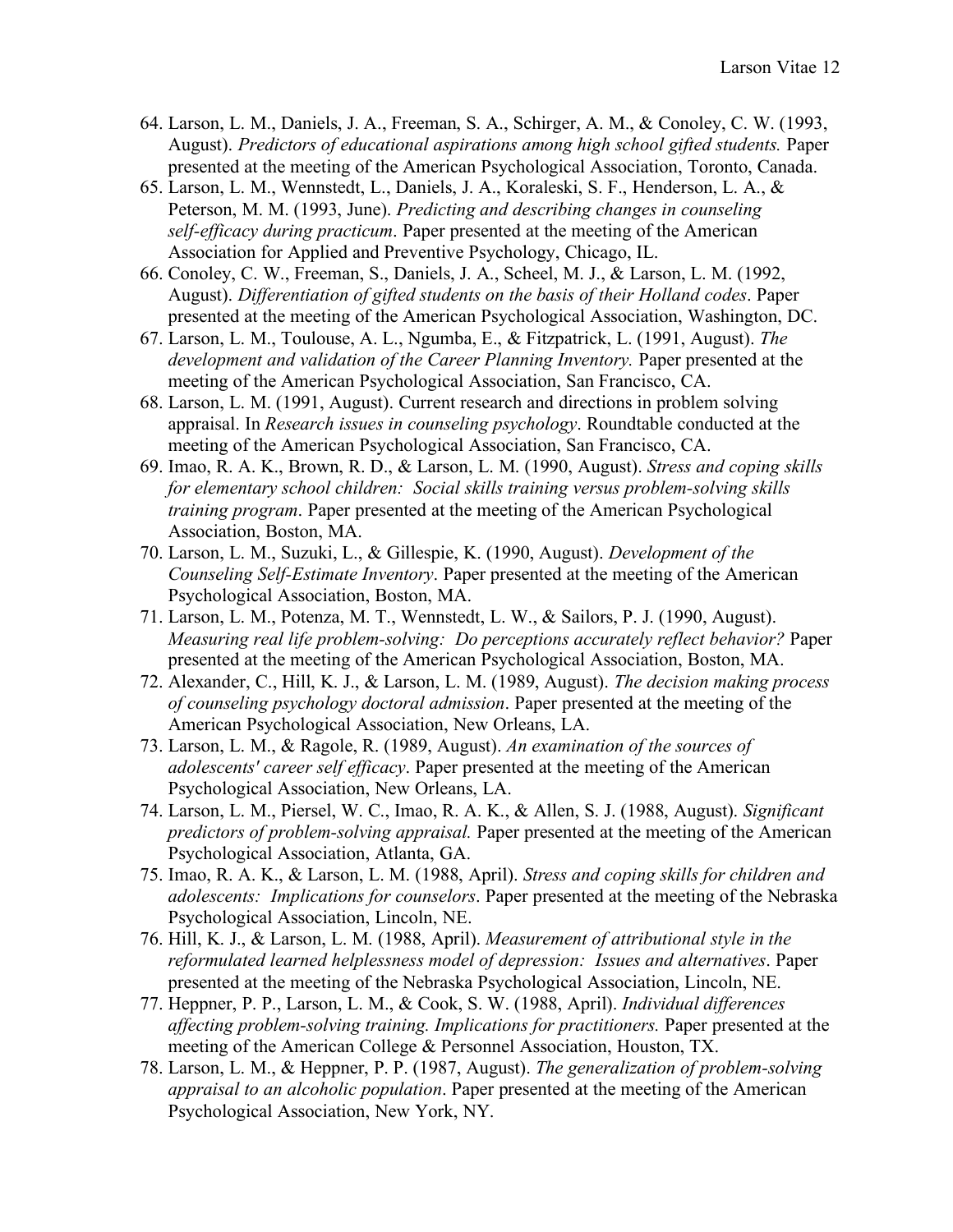- 79. Larson, L. M., Heppner, P. P., Ham, T. L., & Dugan, K. (1985, August). *The investigation of subtypes of career indecision*. Paper presented at the meeting of the American Psychological Association, Los Angeles, CA.
- 80. Heppner, P. P., Baumgardner, A. H., Larson. L. M., & Petty, R. E. (1983, August). *Problem-solving training for college students with problem-solving deficits.* Paper presented at the meeting of the American Psychological Association, Los Angeles, CA.
- 81. Heppner, P. P., Reeder, B. L., & Larson, L. M. (1982, August). *Cognitive variables associated with personal problem-solving styles: Implications for counseling*. Paper presented at the meeting of the American Psychological Association, Washington, DC.

#### **PUBLISHED PROCEEDINGS**

Shelley, M., Larson<sup>,</sup> L. M., Gahn<sup>,</sup> S., Rover, D., Schmittmann, B., & Heitmann, M. (August, 2016). Statistical Models of Faculty Retention: Logistic Regression, COACHE, and Support Mechanisms. Joint Statistical Meetings Proceedings, Chicago, Ill., 837 – 851.

### **TECHNICAL REPORTS.**

- Sharon R. Bird, Laura Rhoton, Carla Fehr, and Lisa Larson. 2010. *ISU ADVANCE Collaborative Transformation Project: Rounds 1 and 2 - Focal Department Synthesis Report (April 2010)*. Iowa State University ADVANCE Program. Report available online at: http://www.advance.iastate.edu/resources.shtml.
- Larson, L. M. (2009, August). ISU ADVANCE Engineering Focal Department 2 Round 2 Report
- Larson, L. M. 2010, August). ISU ADVANCE (Engineering Focal Department 3 Round 3 Report

[Note: Larson, L. M., 2009 and 2010 reports are confidential departmental reports generated from individual interviews and focus group interviews by rank for over 75% of each department's faculty. Each interview was 90 minutes in length and was transcribed and analyzed identifying major themes that emerged from the text. The names of the departments are withheld. The generation of both reports was supported by ISU ADVANCE National Science Foundation funds.]

- Sharon R. Bird, Carla Fehr, Lisa Larson, and Molly Sween. 2011. *ISU ADVANCE Collaborative Transformation Project: Final Focal Department Synthesis Report (March 2011)*. Iowa State University ADVANCE Program. Report available online at:
- https://www.provost.iastate.edu/sites/default/files/uploads/faculty%20resources/professional%20 development/ISU%20ADVANCE%20CT%20REPORT%209\_FINAL\_synthesis%20Apr il%202011(1).pdf
- Bowen, B. S. & Debinski, D. M. et al. (I was a contributor). ISU ADVANCE Final Report. (Approved by NSF January 2013); supported by ISU ADVANCE National Science Foundation funds Grant HRD - 0600399.] Report available online at: https://www.provost.iastate.edu/sites/default/files/uploads/faculty%20resources/professio nal%20development/IowaStateADV-FinalReport-Public-Approved-2013.pdf

## **INVITED CONFERENCE PRESENTATIONS**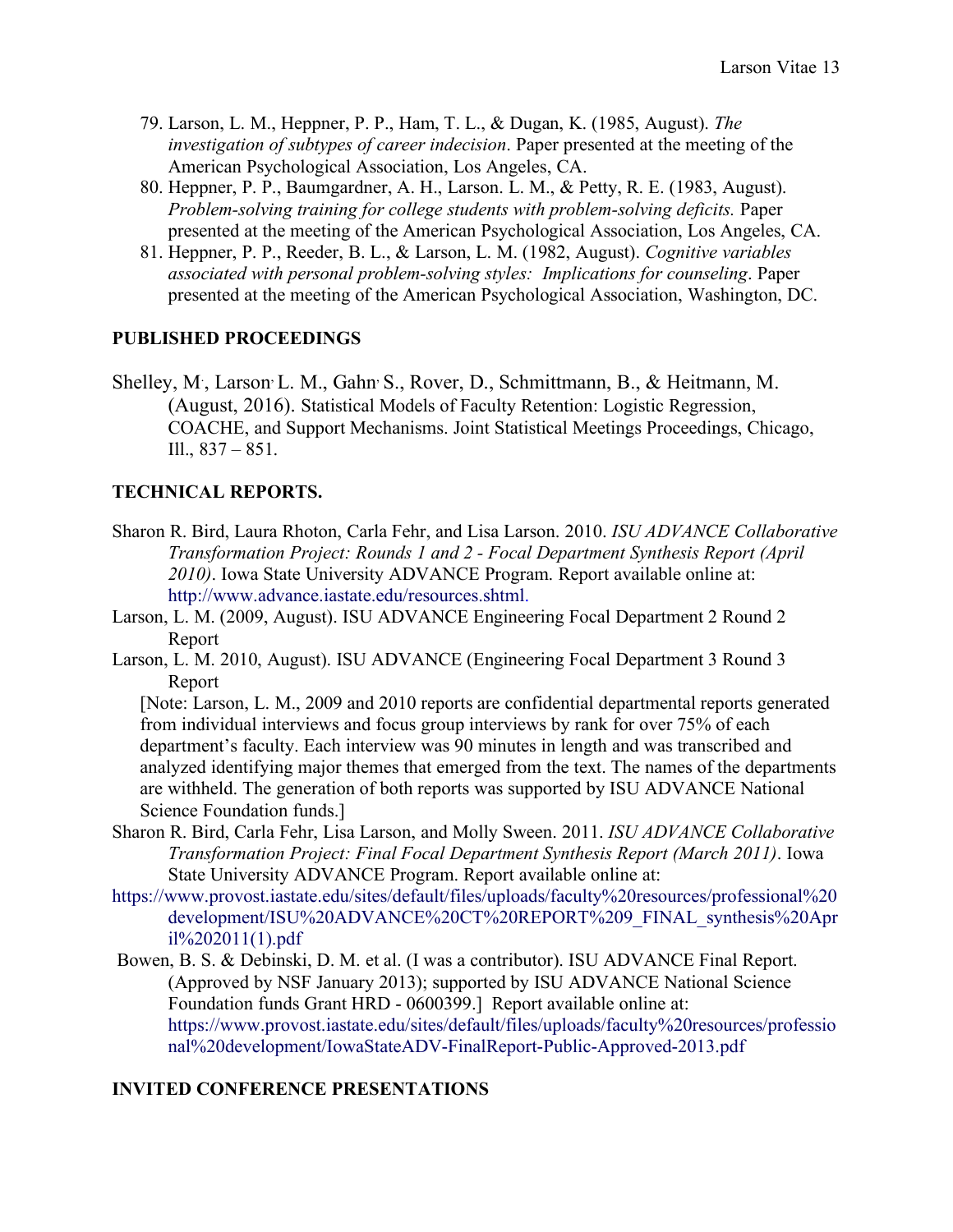- Larson, L. M. (1991, August). Measuring real-life problem solving: Do perceptions accurately reflect behavior? In *Problem-solving appraisal—current applications and theoretical implications*. Invited speaker at symposium conducted at the meeting of the American Psychological Association, San Francisco, CA.
- Larson, L. M. (Discussant) (1996, August). *Women's view of academia.* Symposium conducted at the meeting of the American Psychological Association, Toronto, Canada.
- Larson, L. M., & Heppner, P. P. (2000, January). *Training scientists as scientist-practitioners: How do we do it? Curricula ideas to increase experiential science training*. Presentation at the meeting of the Council of Counseling Psychology Training Programs, Miami, FL.
- Larson, L. M. (2000, August). Pushing the envelope: Seeking meaning in an atheoretical field. New fellows' presentation at the meeting of the American Psychological Association, Washington, D.C.
- Larson, L. M. (2001, August). Development of the Counseling Outcome Expectancy Measure. In Robert Lent (Chair*). Self-efficacy in counselor training-New findings and training implications*. Symposium conducted at the 109<sup>th</sup> annual convention of the American Psychological Association, San Francisco, CA.
- Larson, L. M. (2004, August). Social cognitive theory in counseling psychology. In Carolyn Karr and Lisa Larson (co-chairs). Utilization of theory-driven methodologies to promote meaningful research. Symposium conducted at the 112<sup>th</sup> annual convention of the American Psychological Association, Honolulu, Hawaii.

#### **INVITED PRESENTATIONS**

- Larson, L. M., & Gardial, Sarah (2016, November 3rd). *Changing the Academy: Engaging women as Leaders and Creating Supportive Cultures.* Presentation to the Way Up Conference, Iowa City, Ia.
- Larson, L. M. & Shelley, M. C., & Gahn, S. (2015, October 14th). 2:30 to 4:15 pm. Presentation entitled *Self Determination Theory, COACHE, and Faculty Outcomes in Higher Education: Institutions and Individuals* at the Building an institutional framework for faculty success workshop. Hilton Orrington Hotel, Evanston, Ill.
- Larson, L. M. (2013, October  $30<sup>th</sup>$ ). University of Northern Iowa 9:30 am to 11 am Co-led Search training with Dr. Bonnie Bowen for University of Northern Iowa's College of Social and Behavioral Sciences Department Head council meeting and invited guests from search committees in the college.
- Larson, L. M. (2013, September  $30<sup>th</sup>$ ). University of Iowa 1pm to 4pm Co-led Search training with Dr. Bonnie Bowen for University of Iowa and University of Northern Iowa administrators and faculty members.
- Larson, L. M. (March, 2006). The intersection of personality and self-efficacy: A look at a Taiwanese student sample. Colloquium presented at the University of Missouri-Columbia Department of Counseling and Educational Psychology.
- Larson, L. M. (Feb, 2006). The convergence of personality and interest: A look at specific linkages. An invited talk for the University of Minnesota Press, Minneapolis, MN.

#### **INVITED UNIVERSITY/COLLEGE PRESENTATIONS**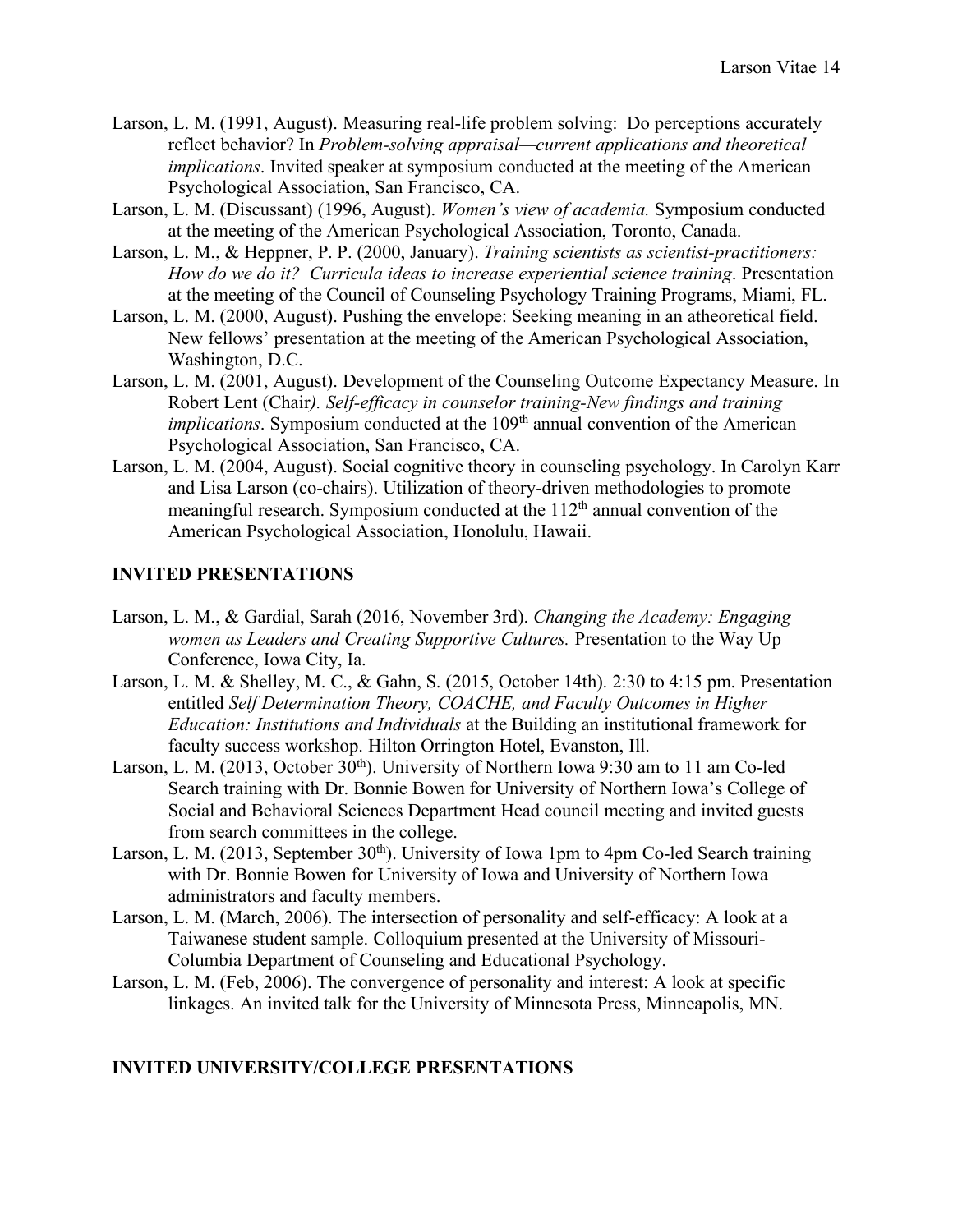- 1. Larson, L. M. (2007, June). *Institutional Change through Collaboration: Recruiting, Retaining, and Advancing Women Faculty in STEM Fields in the College of Arts and Sciences*. Presentation to the LAS Dean's Council.
- 2. Larson, L. M. (2007, Sept. 21).*The ADVANCE efforts within the Liberal Arts and Science College: How are we doing?* Presentation to the LAS Chair Council
- 3. Larson, L. M. (2007, November 14th).*Discriminating among educational majors in undergraduates*. Presented at a university lunch bag ADVANCE seminar entitled "STEM Faculty Women"
- 4. Larson, L. M. (2007, October). *What is the role of ADVANCE and agendas for the future.* Presentation to Science Technology Engineering Math Women's Advisory Group. Iowa State University.
- 5. Larson, L. M. (November 15, 2007). Discriminating among Educational Majors in ISU Undergraduates. An invited talk *Advance Networking Event, "Making a Career in STEM: Three Women's Stories*."*.*
- 6. Larson, L. M. (2008, November 18). *Best practices for early steps in the search process.* Presentation to the LAS Chair Council.
- 7. Larson, L. M. (2008, April 1). *Synthesis report: Six main themes.* Presented as part of a workshop entitled: Collaborative transformation synthesis report to the Iowa State University community.
- 8. Larson, L. M. (2008, November 18). *Best practices in the early search processs.* Presentation to the LAS Chair Council.
- 9. Larson, L. M. (November, 2008). Presented to Civil and Construction and Environmental Engineering Department. *Overview of Department Enhancement Findings.*
- 10. Larson, L. M. (2008, December 3). *Best practices for evaluation in the early search process.*  Presented as part of a workshop entitled: Workshop on faculty search resources. Presentation to the University Community.
- 11. Larson, L. M. and Thompson, J. (2009, March 3). The ADVANCE efforts at ISU. Presentation given to the Economics Department, 368A Heady.
- 12. Larson, L. M. (2009, March 12). The ADVANCE efforts at ISU. Presentation given to the World Languages & Cultures Department. 2114 Pearson.
- 13. Larson, L. M. (2009, March 13).The ADVANCE efforts at ISU. Presentation given to the Journalism & Communications Department, 172 Hamilton.
- 14. Larson, L. M. and Hamrick, Flo. (2009, April 8)The ADVANCE efforts at ISU. Presentation given to the Educational Leadership & Policy Studies Department, N047 Lagomarcino.
- 15. Powell-Coffman, J. and Larson, L. M. (2009, April 13). The ADVANCE efforts at ISU. Presentation given to the Psychology Department.
- 16. Larson, L. M. (2009, April 28). Led College of Agriculture and Life Sciences and College of Liberal Arts ADVANCE Leadership Council, 302 Catt Hall.
- 17. Larson, L. M. (August, 2009).Presented to Civil and Construction and Environmental Engineering Department. *Overview of Department Enhancement Findings.*
- 18. Larson, L. M. (2009, Sept. 26<sup>th</sup>). Presented training to chairs of LAS searches with Dean Whiteford.
- 19. Larson, L. M. (2009, October). Presented to Chemical and Biological Engineering
- 20. Larson, L. M. (2010, April 28). Led College of Agriculture and Life Sciences and College of Liberal Arts ADVANCE Leadership Council, 302 Catt Hall.
- 21. Larson, L. M. (2010, April 26). Participation in the Provost's Chair Leadership Training, Maple Willow Larch Common Room, ISU campus.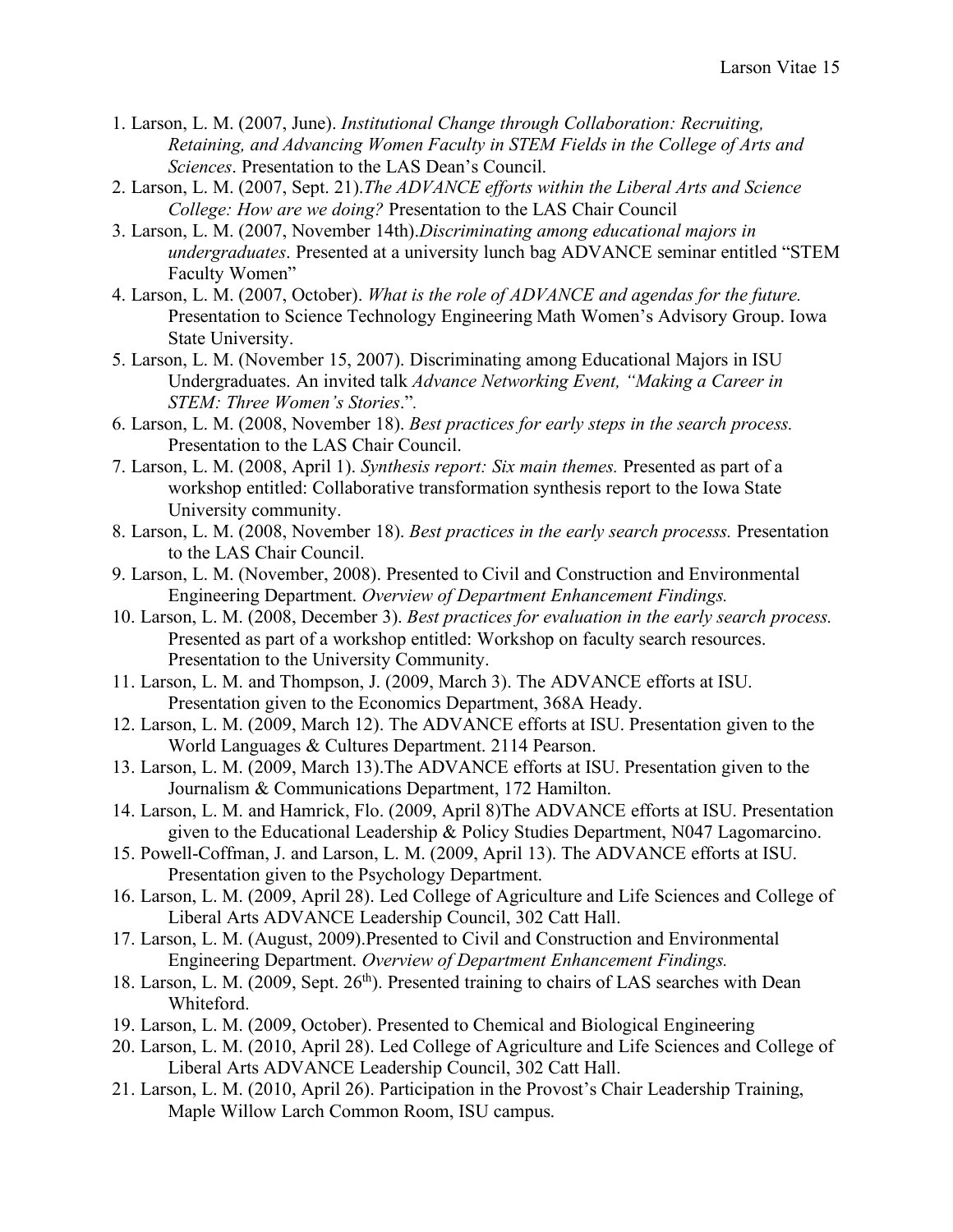- 22. Larson, L. M. (2010, November 4). Search training for chairs of searches in the ISU Liberal Arts and Sciences College, 1 hour workshop.
- 23. Larson, L. M. (2011, April 29<sup>th</sup>).Path to Transformational Change at ISU Presenter to ISU Community, Memorial Union Gallery, 30 minute presentation.
- 24. Larson, L. M. (2011, Sept. 21st). Presented faculty search training to chairs of LAS searches with Dean Oliver, 302 Catt Hall.
- 25. Larson, L. M. (2011, October 6th). Presented faculty search training to ISU department, Gold Room, Memorial Union.
- 26. Larson, L. M. (2011, October  $7<sup>th</sup>$ ). Presented faculty search training to chairs of LAS searches with Dean Oliver, 302 Catt Hall.
- 27. Larson, L. M. (2011, October 18<sup>th</sup>). Presented faculty search training to chairs of LAS searches with Dean Oliver, 302 Catt Hall.
- 28. Larson, L. M. (2012, August 29th). Search training for Engineering Dean's search committee, Engineering College, 1 hour presentation.
- 29. Larson, L. M. (2012, September 17th).Search training for Department Chairs, Associate Provost's Department Chair training lunch seminar; 1 hour presentation.
- 30. Larson, L. M. (2012, Sept. 19th). Presented faculty search training to chairs and members of LAS search committees with Associate Dean Martin Spalding, 302 Catt Hall.
- 31. Larson, L. M. (2012, Sept. 28th). Presented faculty search training to chairs and members of LAS search with Associate Dean Arne Hallam, 302 Catt Hall.
- 32. Larson, L. M. (2012, Feb. 20<sup>th</sup>). Served on panel with LAS dean and associate deans at Promotion and Tenure workshop for untenured faculty. 2 hour training, 302 Catt Hall.
- 33. Larson, L. M. (2012, Served on panel with LAS dean and associate deans at Promotion and Tenure workshop for associate professors in LAS. 2 hour training, 302 Catt Hall
- 34. Larson, L. M. (2013, August 20 9<sup>th</sup>). Presented faculty search training to chairs and members of LAS search committees with Associate Dean Hallam, 302 Catt Hall.
- 35. Larson, L. M. (2013, August 20th). Presented faculty search training to search committee members of the Animal Science chair search in the College of Agriculture and Life Sciences, Ensminger Conference Center, Kildee Hall.
- 36. Larson, L. M. (2013, Sept. 25th). Presented faculty search training to chairs and members of LAS search committees with Dean Beate Schmittmann, 302 Catt Hall.
- 37. Larson, L. M. (2013, Sept. 27th). Presented faculty search training to chairs and members of LAS search committees with Associate Dean Amy Slagell, 302 Catt Hall.
- 38. Larson, L. M. (2013, October 3rd). Presented faculty search training to chairs and members of LAS search committees with Dean Beate Schmittmann, 302 Catt Hall.
- 39. Larson, L. M. (2013, November 4th). Presented faculty search training to chairs and members of LAS search with Associate Dean Amy Slagell, 302 Catt Hall.
- 40. Larson, L. M. (2014, January 31<sup>st</sup>). Presented student data from the inclusive classroom survey conducted by the LAS college to LAS faculty development workshop, ISU Alumni Center.
- 41. Larson, L. M. (2014, Sept. 25th). Presented faculty search training to chairs and members of LAS search committees with Dean Beate Schmittmann, 302 Catt Hall.
- 42. Larson, L. M. (2014, October 1st). Presented faculty search training to chairs and members of LAS search committees with Dean Beate Schmittmann, 302 Catt Hall.
- 43. Larson, L. M. (2014, October 3rd). Presented faculty search training to chairs and members of LAS search committees with Dean Beate Schmittmann, 302 Catt Hall.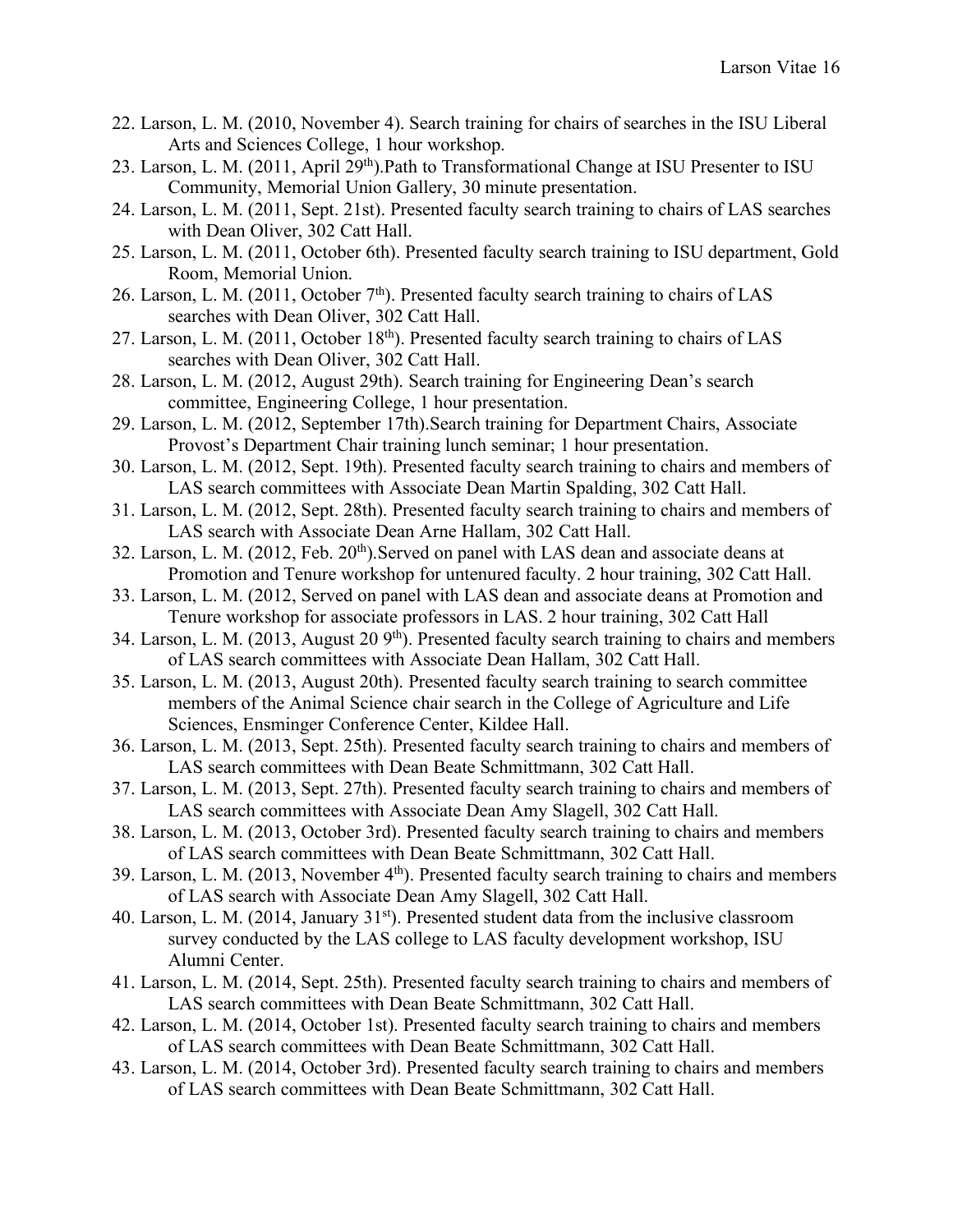- 44. Larson, L. M. (2014, November  $5<sup>th</sup>$ ). Presented faculty search training to chairs and members of LAS search with Dean Beate Schmittmann, 302 Catt Hall.
- 45. Larson, L.M. (2015, October, 27, 2015). Portfolio Development for Associate to Full Professor, University Workshop, Campanile Room, Memorial Union.
- 46. Larson, L. M. (2015, November 12th), Slagell, A., Powell-Coffman, J. A. Breaking the academic glass ceiling: Women in leadership at Iowa State. Panelist for ISU Women's and Gender Studies Brown Bag Lunch Series (2015-2016).
- 47. Larson, L. M. (2015, December 2nd), Cultivating a Supportive Department Culture, University Department Chair Training Workshop and Reader's Theatre. South Ballroom, Memorial Union.
- 48. Larson, L. M. (2016, March 30<sup>th</sup>), Transparent and Equitable Searches: The Department Chair's Role. Campanile Room, Memorial Union.
- 49. \*Surapaneni, S. & Larson, L. M. (2016, March 4th).Presentation at the Iowa Conference on Race and Ethnicity.
- 50. Larson, L. M. (2016, May  $25<sup>th</sup>$ ). Presentation to the ISU ADVANCE 1<sup>st</sup> annual Dean's Advisory Council, 2030 Morrill Hall.
- 51. Larson, L. M. & Haddad, M. (2016, October 5th). *Overview of ISU ADVANCE.* Presentation to Provost's Council, 2030 Morrill Hall.
- 52. Larson, L. M., & Vela, Javier. (2016, September 23rd). *Pathways to Promotion: A Brown Bag Workshop for Associate Professors*, Organized presentations. South Ballroom, Memorial Union.
- 53. Larson, L. M. (2016, Oct. 11). *Overview of ISU ADVANCE.* Presentation to the Vice President for Diversity and Inclusion Committee, 3150 Beardshear.
- 54. Larson, L. M. (2016, October 21st), Debinski, Powell-Coffman, Jo Anne, Wei, M. *Transforming the Institution: One Department at a Time. Campus Wide Presentation, C*ardinal Room
- 55. Carlson, S., Larson, L. M., & Lamont, S. *Celebrating Change at ISU: Our Roots, Milestones, and Dreams.* 2016, (November 10<sup>th</sup>). South Ballroom, Memorial Union. Presentation at 10-Year Anniversary Celebration for ISU ADVANCE.
- 56. Larson, L. M. (2017, May 16<sup>th</sup>) Presentation to 2<sup>nd</sup> annual ISU ADVANCE Dean's Advisory Council, 2030 Morrill Hall, 2 – 3 pm.
- 57. Larson, L. M. (2017, November 14). *Discrimination in the workplace.* Women's Leadership Roundtable Facilitator, Campanile Room, Memorial Union, 1-3 pm.
- 58. Larson, L. M. (2018, February 5th). Panelist. *University Administrator Panel: Impact of hiring and retaining diverse staff and faculty in facilitating student success*. Gallery Room, Memorial Union. Closing the Achievement Gap at Iowa State University Conference.
- 59. Larson, L. M. (2018, May 8<sup>th</sup>) Presentation to 3<sup>rd</sup> annual ISU ADVANCE Dean's Advisory Council, 1550 Beardshear, 4 – 5 pm.
- 60. Larson, L. M. (2019, May 2016). Presentation to 4th annual ISU ADVANCE Dean's Advisory Council, 1550 Beardshear, 4 – 5 pm.

#### **Press Interviews**

Interview with Ames Community Public Radio KHOI September 16 2016 Interview with Dave Roepke with Inside Iowa State, November 2<sup>nd</sup>, 2017 Interview with Danielle Gehr, Iowa State Daily, October 3, 2017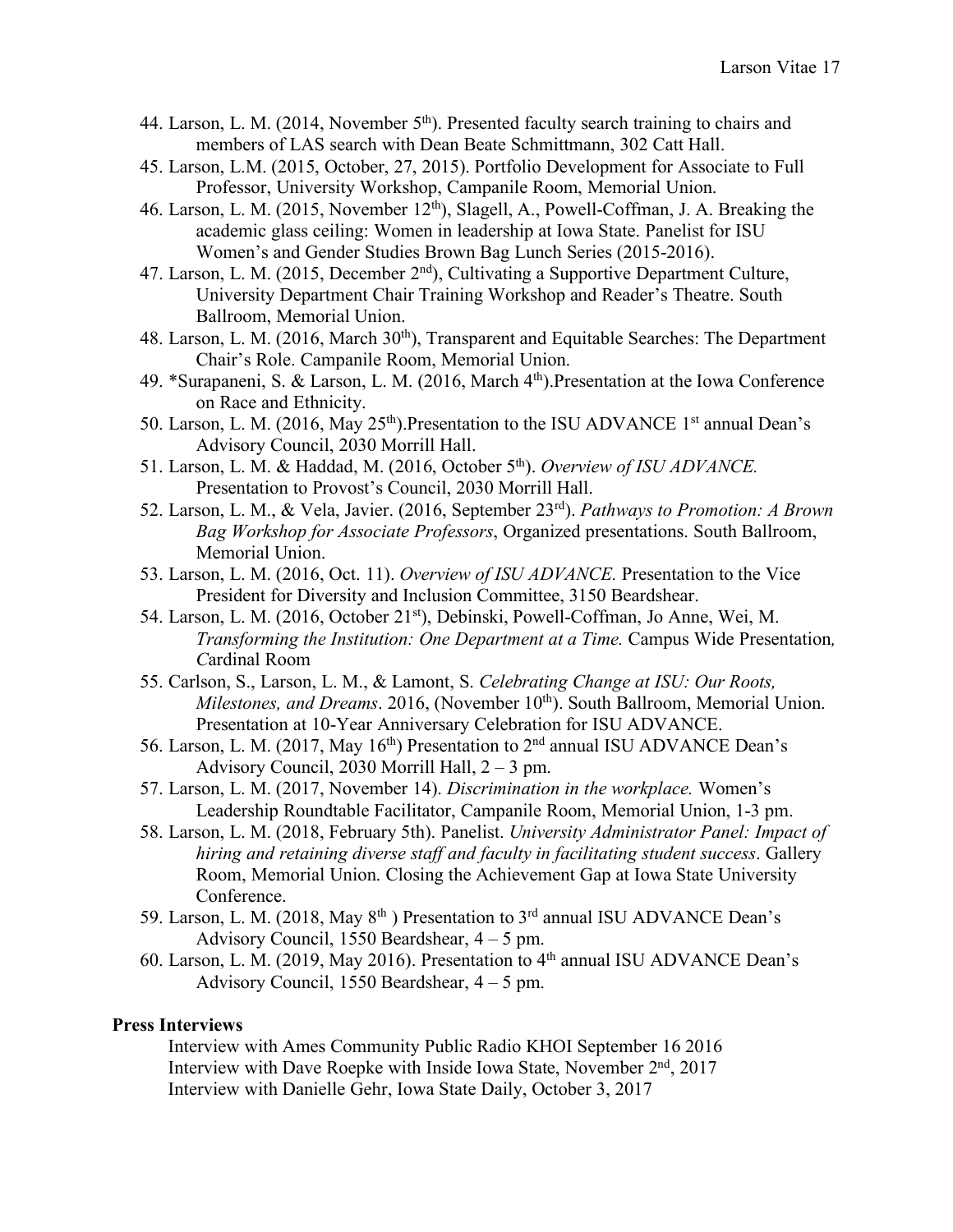#### *REVIEWER*

A. External Reviewer for promotion, tenure, and reappointment for the following institutions: Texas Tech University

University of Kansas Colorado State University Teachers College, Columbia University State University of New York-Buffalo University of Tennessee – Knoxville Southern Illinois University – Carbondale University of Southern Mississippi

#### B. Grant Reviewer:

National Science Foundation Board of the Austrian Science Fund (similar to the National Science Foundation in the United States) Reviewer for the Social Sciences and Humanities, Research Council of Canada

#### C. Book Reviews

Bonitz, V. S., Mills, L. R., Larson, L. M. (2008). Is the glass half empty or half full for women in the sciences: Context interpretations versus biological interpretations. Invited review of the book entitled, *Why Aren't More Women in Science: Top Researchers Debate the Evidence*? For the *Psychology of Women Quarterly.* 32, 344 -345.

#### *ADMINISTRATIVE EXPERIENCE*

#### **ISU ADVANCE Fellow www.provost.iastate.edu/isu-advance (August 2015 – July 2019)**

As Faculty Fellow, I provided leadership for the institutionalized components of ISU ADVANCE. I managed the ADVANCE budget. I coordinated the college Equity Advisors and their work on the faculty search process. I supported mentoring for post tenure faculty. Finally, I supported the Department Enhancement Program that allows a department to systematically gather and analyze information about the culture of the department's work environment.

#### **Liberal Arts and Science Equity Adviser (August, 2011 – July, 2014) (August, 2014 – June, 2015)**

As the LAS Equity Advisor (EA), I served as the College's equity representative to the ISU ADVANCE Program and to the Strengthening the Professoriate at ISU (SPISU) Program. As the EA, I am the LAS administration's liaison to the college's Diversity Committee on how best to achieve a just environment where everyone feels welcomed, respected and safe. As EA, I also provide guidance to support the goal of recruiting and retaining a diverse faculty. As EA, I also provided information and am available for consultation on issues including recruiting, hiring, mentoring, professional development,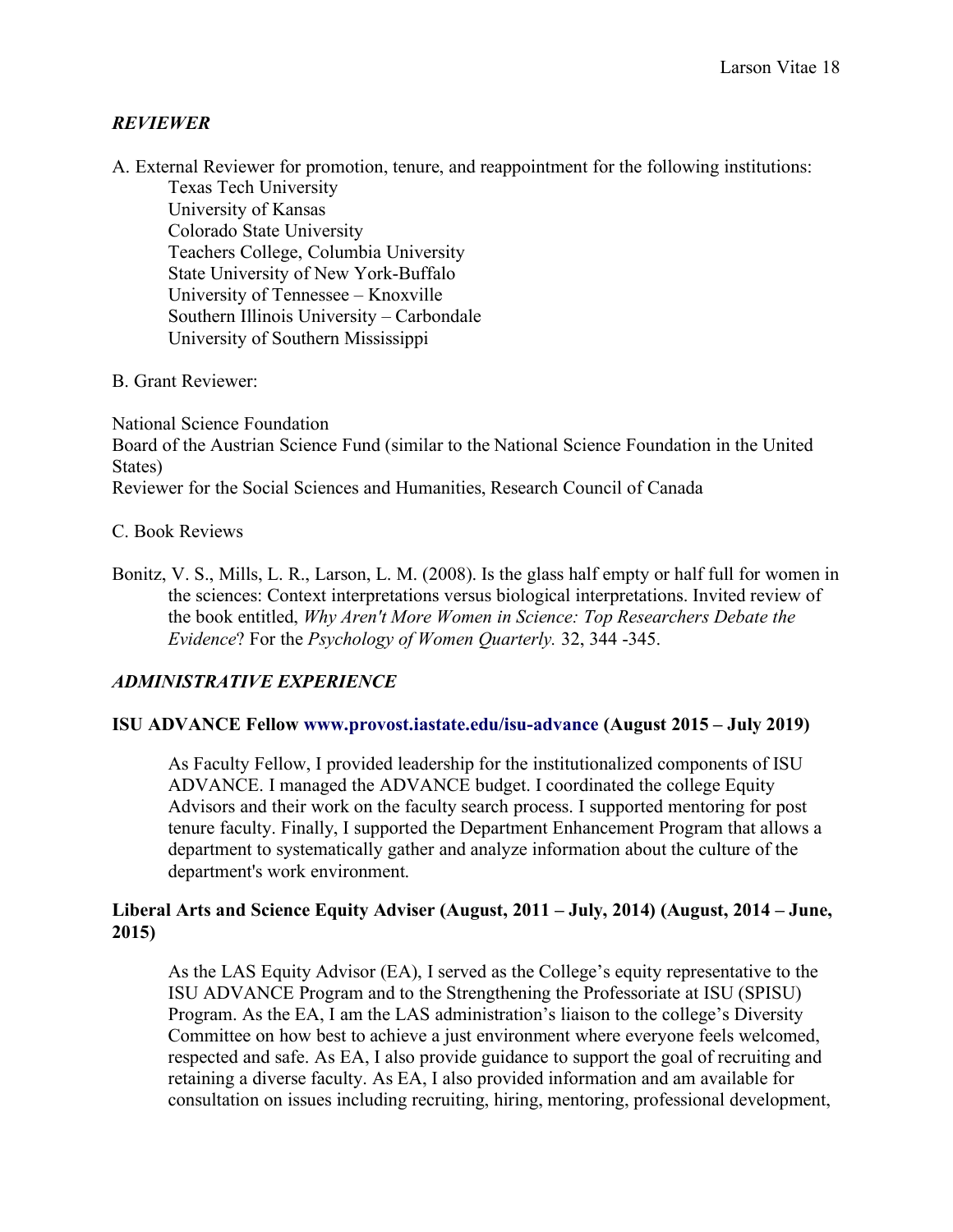promotion, leadership opportunities, and departmental climate as they relate to support for women and minority faculty. I was also the college's representative to the university's "peer mentoring" program. I provide workshops in collaboration with other EAs. The EA will make presentations to the LAS Cabinet as needed and met at least once each semester with the Dean.

#### **ISU ADVANCE Program, Equity Adviser, Liberal Arts and Sciences (March, 2007 – August, 2011)**

The ISU Advance Grant was a 5 year 3.3 million dollar institutional NSF grant whose focus is to increase the participation and advancement of women in academic science and engineering careers and make Iowa State University an optimal environment for all faculty. My role was to facilitate transformational change at the college level by working with the dean, the associate dean, the provost's office, the chairs, and the Advance Council in identifying barriers and implementing effective strategies for change.

#### **ISU ADVANCE Program, Collaborative Transformation Research Investigator (August, 2008-2009, 2009-2010, 2010-2011)**

As part of the ADVANCE grant, nine focal departments were identified for targeted change. The chair and faculty are interviewed individually and in groups. From the transcripts, a report was generated and given back to the department. The department then initiates and carries out an action plan to alter identified structures, policies, and practices. My role is to orchestrate the grant for two focal departments, namely civil, construction, and environmental engineering and chemical and biological engineering. I coordinated the interviewing process, conducted the chair interviews, worked closely with the Advance Professors, and generated the initial report. I also served on the research team that generated the integrated report across all focal departments.

## *COURSES TAUGHT (CURRENT COURSES IN BOLD)*

- Undergraduate Courses: Psychology 101, Psych 302: **Research Methods**
- Masters Courses*:* Beginning Practicum, Prepracticum, Group Counseling, Field Placement
- Doctoral Courses*:* Advanced Practicum, **Counseling Supervision,** Vocational Psychology, Objective Psychological Assessment, Psychotherapy Research and Professional Issues in Counseling Psychology, Research Design, Advanced Research Design for Counseling Psychology**,** Correlational and Experimental Research Design, Research Practicum

| <b>UNL PHD ADVISEES</b> | <b>Degree Obtained</b> | <b>Position</b>                                                              |
|-------------------------|------------------------|------------------------------------------------------------------------------|
| 1. Kerrie Hill          | <b>August, 1991</b>    | Staff Psychologist, Child Psychiatry<br>Associates,                          |
| 2. Lisa Suzuki          | December, 1992         | West Des Moines, Iowa<br><b>Associate Professor</b><br>Department of Applied |
|                         |                        | Psychology, New York<br>University, New York,                                |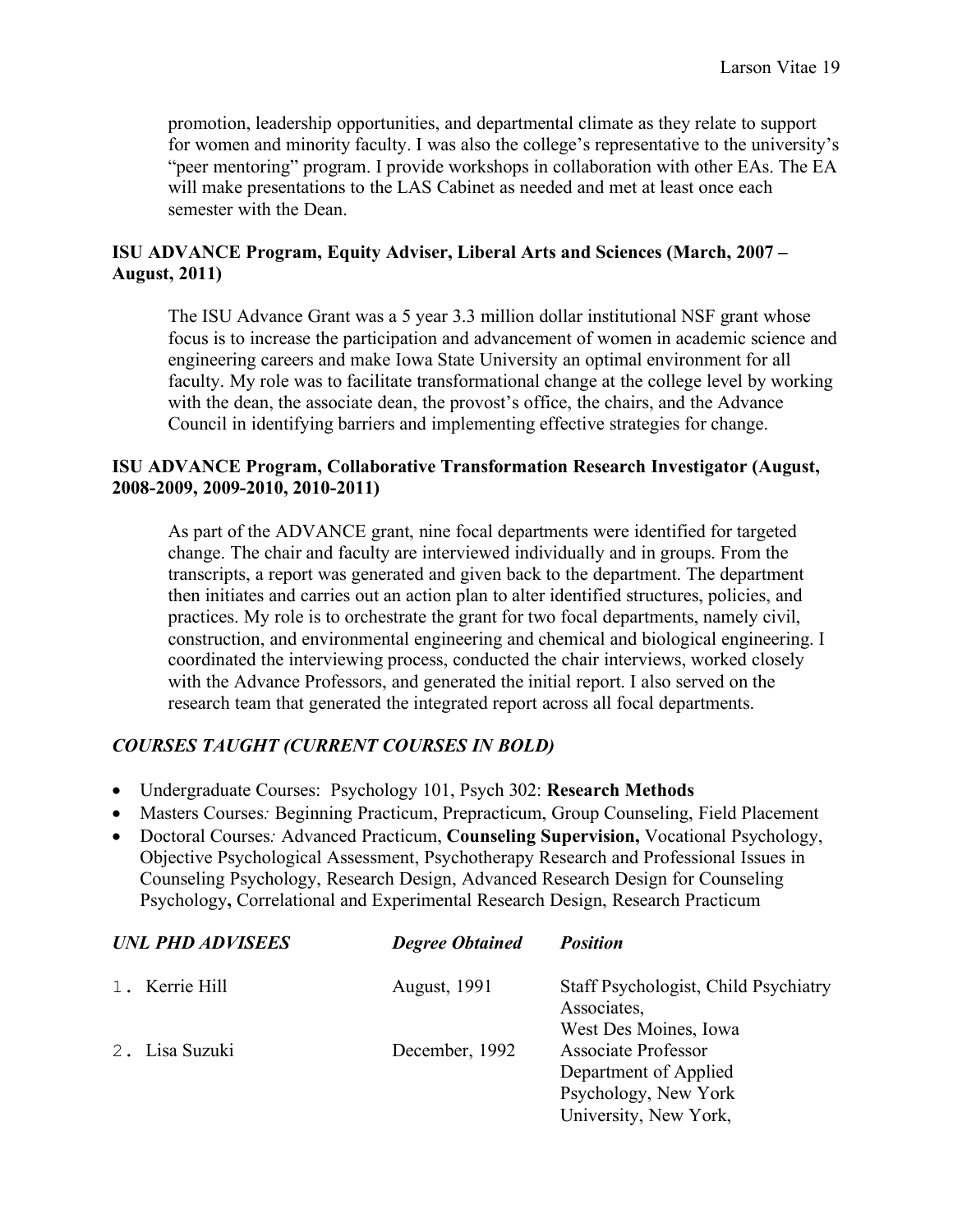|                              |                      | New York                             |
|------------------------------|----------------------|--------------------------------------|
| 3. Laurel B. Van Ham         | December, 1994       | Staff Psychologist,                  |
|                              |                      | <b>Lincoln Family Practice</b>       |
|                              |                      | Lincoln, Nebraska                    |
| Wanjiru E. Ngumba<br>4.      | May, 1996            | Staff Psychologist,                  |
|                              |                      | South Carolina                       |
| Stephanie Koraleski<br>$5$ . | May, 1996            | <b>Behavioral Health</b>             |
|                              |                      | Program Psychologist,                |
|                              |                      | <b>Methodist Cancer Center</b>       |
|                              |                      | Omaha, NE                            |
| Jeffrey Daniels<br>6.        | May, 1997            | Department Chair,                    |
|                              |                      | Professor                            |
|                              |                      | Counseling, Rehabilitation, and      |
|                              |                      | Counseling Psychology                |
|                              |                      | West Virginia University             |
| 7. Michelle Clark            | December, 1997       | <b>Executive Vice President</b>      |
|                              |                      | Psychological Associates             |
|                              |                      | St. Louis, Missouri                  |
| 8. Lori Wennstedt            | December, 1997       | Staff psychologist                   |
|                              |                      | <b>Child Guidance Center</b>         |
|                              |                      | Lincoln, NE                          |
| 9. Alan Toulouse             | May, 1997            | Psychologist,                        |
|                              |                      | Private Practice                     |
|                              |                      | Aurora, CO                           |
| 10. Laurie Henderson Wesely  | June, 1998           | Assistant Director,                  |
|                              |                      | <b>Counseling Services</b>           |
|                              |                      | Kansas State University              |
|                              |                      | Manhattan, KS                        |
| 11. Mark Majors              | <b>August</b> , 1999 | Psychoeducator,                      |
|                              |                      | Private practice                     |
|                              |                      | Pella, Ia                            |
| 12. Heidi Paa                | August, 2000         | Psychologist                         |
|                              |                      | <b>Assessment Development Group</b>  |
|                              |                      | Renaissance Learning                 |
|                              |                      | Wisconsin                            |
| 13. Thomas Cardwell          | August, 2000         | Dean of Student Services/            |
|                              |                      | Director of Student Support Services |
|                              |                      | <b>Southeast Community College</b>   |
|                              |                      | Lincoln, NE.                         |
| 14. Patti Smith              | Entered August,      | Withdrew due to                      |
|                              |                      | illness                              |
| 15. Christine Bell           | Entered August,      | Withdrew                             |
|                              | 1991                 |                                      |
| 16. Carrie Palowksi          | Entered August,      | Private Practice                     |
|                              | 1998                 | Kansas City, MO                      |

# *ISU PHD ADVISEES*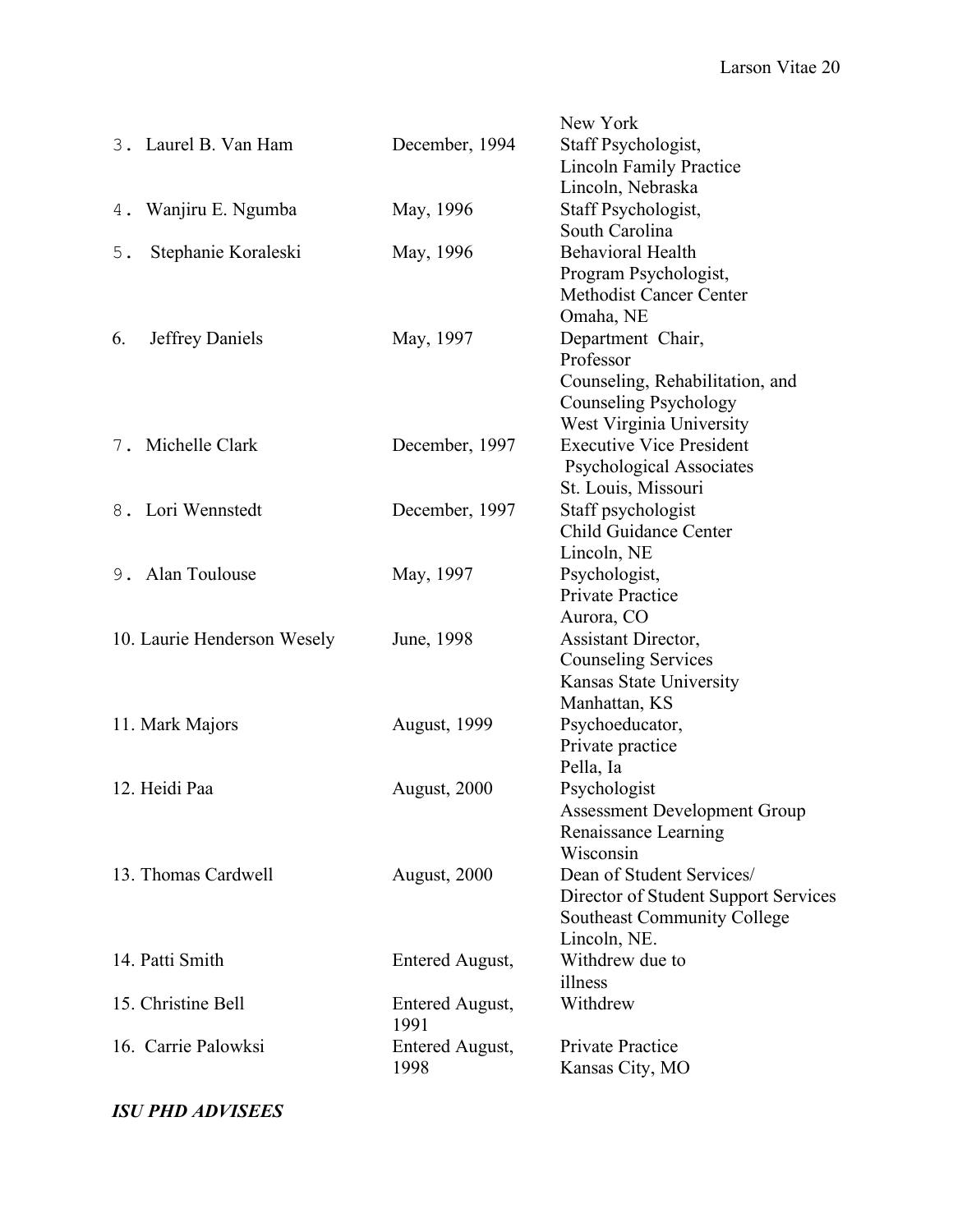| 17. Carolyn Karr             | December, 2001 | Neuropsychologist at Rowe<br>Neurology Institute Director,<br>Community Counseling and<br>Assessment Services, Division of<br><b>Counselor Education and Counseling</b><br>Psychology, University of Missouri<br>- Kansas City   |
|------------------------------|----------------|----------------------------------------------------------------------------------------------------------------------------------------------------------------------------------------------------------------------------------|
| 18. Gena Staggs              | August, 2004   | <b>Staff Psychologist</b><br>Veterans Administration Hospital                                                                                                                                                                    |
| 19. Courtney Gasser          | August, 2006   | Kansas City, Missouri<br>Clinical Associate Professor,<br>Division of Applied Behavioral<br>Sciences<br>Director<br>Certificate in Professional<br>Counseling Studies program<br>University of Baltimore,<br>Baltimore, Maryland |
| 20. Brian Tilley             | August, 2005   | Associate Professor, Lead<br>Psychology Faculty for National<br>University in Carlsbad, California                                                                                                                               |
| 21. Aaron Quinn              | August, 2005   | Psychological Examiner, Disability<br>Services, State of Iowa<br>Des Moines, Iowa                                                                                                                                                |
| 22. Donna Bailey             | August, 2009   | Staff clinical psychologist, Louis<br><b>Stokes Veteran's Administration</b><br>Hospital, Cleveland, Ohio                                                                                                                        |
| 23. Tsui Feng Wu             | August, 2009   | Transferred to social psychology                                                                                                                                                                                                 |
| 24. Asha Stephens            | August, 2011   | Staff psychologist, Student services<br>University of Oregon<br>Eugene, Oregon                                                                                                                                                   |
| 25. LeAnn Waterhouse (Mills) | August, 2012   | Staff Psychologist, Innovative<br>Learning Resources<br>Des Moines, Ia                                                                                                                                                           |
| 26. Verena Bonitz            | August, 2011   | Assistant professor of psychology,<br>Lake Forest College, Lake Forest,<br>Illinois                                                                                                                                              |
| 27. Dustin Baker             | August, 2016   | Staff Psychologist, Innovative<br>Learning Resources<br>Des Moines, Ia                                                                                                                                                           |
| 28. Kathryn Pesch            | August, 2017   | <b>SKS</b><br>Consulting<br>Psychologists,<br>Minneapolis, MN                                                                                                                                                                    |
| 29. Spurty Surapaneni        | August, 2018   | Clinical<br>Professor,<br>Assistant<br>University of Florida University -<br>Gainesville, FL, Student                                                                                                                            |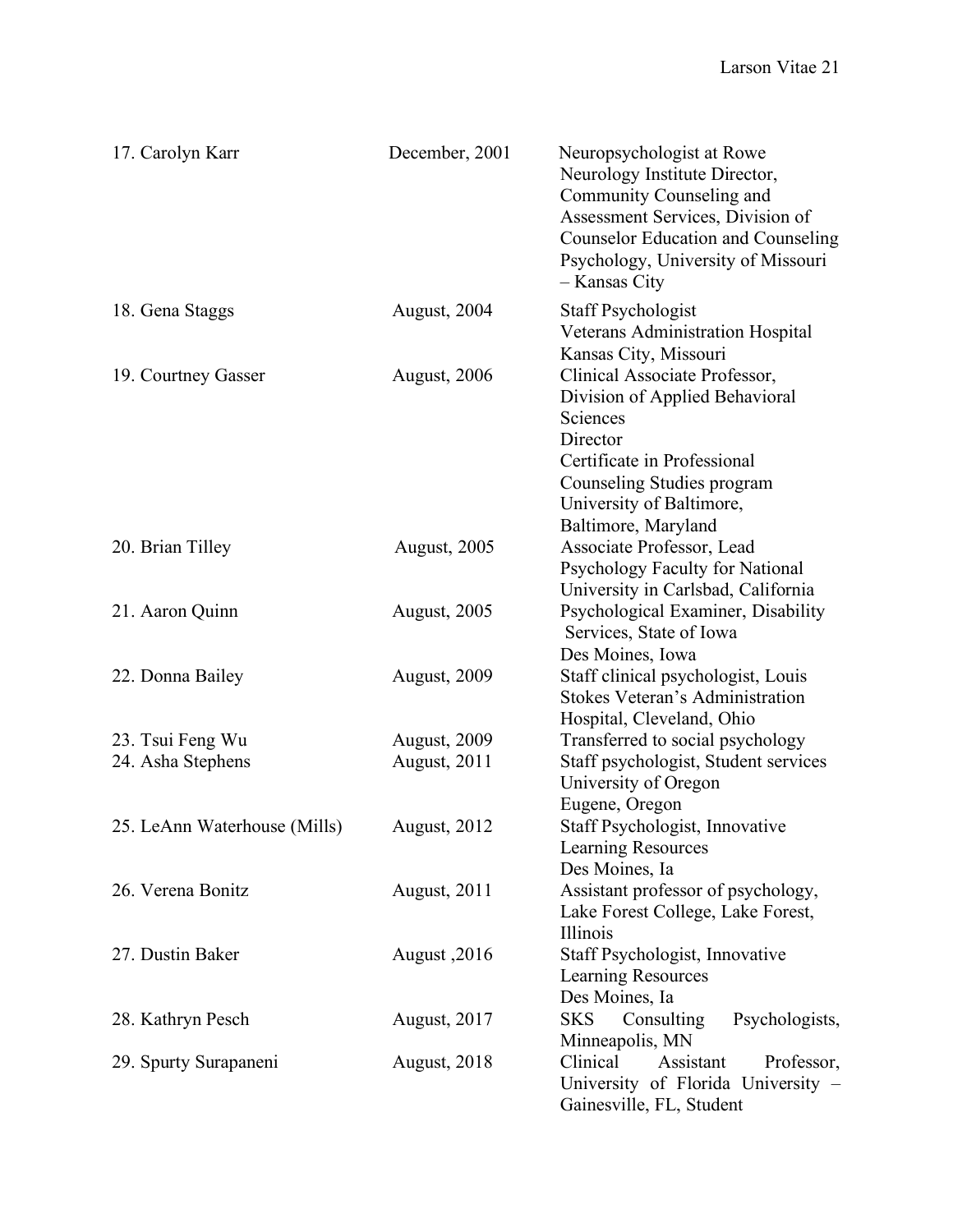Counseling Services

| 30. Mary Schenkenfelder | Entered August 2014 Predoctoral intern, | Nebraska Internship Consortium,<br>Creighton University, Center for<br>Health & Counseling, Omaha, NE |
|-------------------------|-----------------------------------------|-------------------------------------------------------------------------------------------------------|
| 31. Matt Seipel         | Entered August 2015 Predoctoral intern, | J Lovell VA medical Center -<br>North Chicago, IL                                                     |

| 32. Kent Crick   | Entered August 2017 |
|------------------|---------------------|
| 33. Elly Frickey | Entered August 2017 |

### *MASTERS THESES COMPLETED*

- 1. Julie Shafer-Krejci working as a counselor (1987)
- 2. Pat Sailors (thesis published) working as a counselor at the Child Guidance Center in Lincoln, NE (1990)
- 3. Maria Potenza (thesis published) received Ph.D. in Qualitative and Quantitative Methods in Education, now working at Educational Testing Services in Princeton, N.J. (1991)
- 4. Lori Wennstedt completed Ph.D., Staff Psychologist, Child Guidance Center, Lincoln, NE (1991)
- 5. Heidi Paa (thesis published) received Ph.D. in August, 2000 (1993)
- 6. Steve Wendel working as a counselor in Omaha, NE (1994)
- 7. Daniel Schulte received Ph.D. at Arizona State Counseling Psychology Program
- 8. Gena Staggs (thesis published) received Ph.D. at Iowa State University (2002)
- 9. Shauna Howarth Springer transferred to Ph.D. program in Counseling Psychology at University of Florida, Fall of 2002 (2002)
- 10. Courtney Gasser (thesis published) received Ph.D. at Iowa State University
- 11. Brian Tilley received Ph.D. at Iowa State University
- 12. Donna Bailey (thesis published) received Ph.D. at Iowa State University
- 13. Asha Stephen (thesis published) received Ph.D. at Iowa State University
- 14. Verena Bonitz receiving Ph.D. at Iowa State University
- 15. LeAnn Waterhouse (Mills) receiving Ph.D. at Iowa State University
- 16. Dustin Baker (thesis published) receiving Ph.D. at Iowa State University
- 17. Kathryn Pesch (thesis published) receiving Ph.D. at Iowa State University
- 18. Spurty Surapaneni receiving Ph.D. at Iowa State University
- 19. Mary Schenkenfelder receiving Ph.D. at Iowa State University
- 20. Matthew Seipel (thesis equivalence published) receiving Ph.D. at Iowa State University
- 21. Kent Crick (thesis equivalence) receiving Ph.D. at Iowa State University
- 22. Elise Frickey receiving Ph.D. at Iowa State University

#### *THERAPY AND CAREER COUNSELING EXPERIENCE*

| 2013            | Clinical Certification, State of Iowa, #610 |
|-----------------|---------------------------------------------|
|                 | National Health Services Provider           |
| 1999 to current | Licensed Psychologist                       |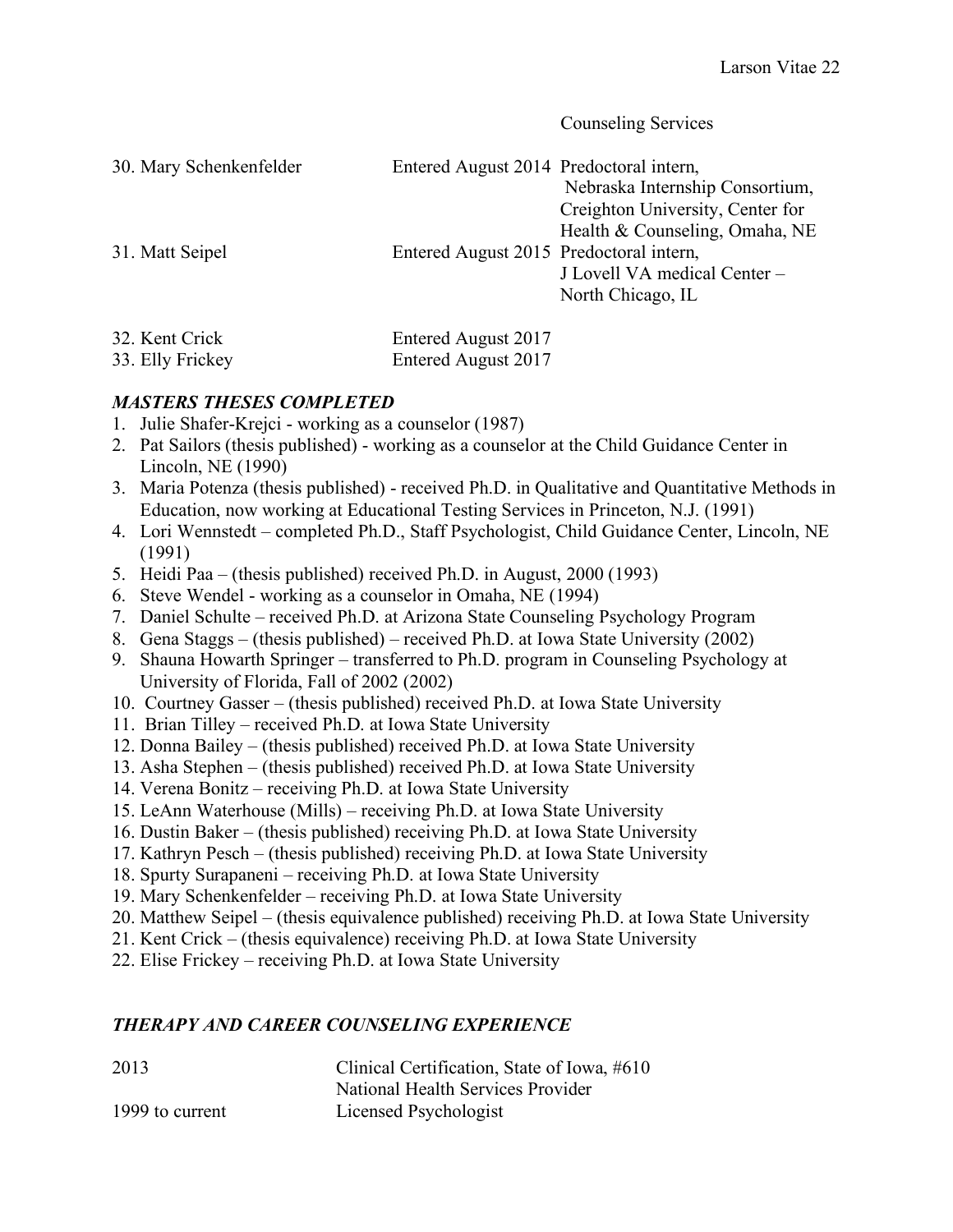|                     | State of Iowa #874                              |
|---------------------|-------------------------------------------------|
| 1987 - 1998         | Licensed Psychologist                           |
|                     | State of Nebraska, #243,                        |
| 1991 - 1998         | Director, Career Exploration Workshops          |
| 1985 - 1986         | Clinical Psychology Intern (APA approved)       |
|                     | University Counseling Center                    |
|                     | Virginia Commonwealth University, Richmond, VA. |
| August, 1984 to     | Clinical Psychology Intern                      |
| <b>August, 1985</b> | Northeast Kansas Mental Health & Guidance       |
|                     | (Community) Center, Leavenworth, Kansas.        |

## *SERVICE*

### **Editorial Boards**

*Journal of Vocational Behavior* (2002-ongoing) *Journal of Career Assessment (2011 – ongoing) The Counseling Psychologist* (2000-2003) *Journal of Counseling Psychology* (2001-2003) .*Journal of Counseling and Development* (1991-1993)

### **Reviewer for:**

*Journal of Counseling Psychology* (1987-1993; 1998-2000; 2004-present) *Journal of Vocational Behavior* (1991-2002) *Journal of Career Assessment* (1996-2011 ) *The Counseling Psychologist* (1997-1999; 2004-present) *Psychological Reports: Perceptual and Motor Skills* (1998-present) *Encyclopedia of Applied Psychology, vocational psychology* (2002) *Personality and Individual Differences (2005-present) International Journal for Educational and Vocational Guidance*

#### **National Committees/Memberships:**

- Council of Counseling Psychology Training Directors (CCPTP) (1996-2000) Executive Board for the CCPTP (elected) (1997-2000) Chair, Graduate Student Awards for CCPTP (1997-1998) Treasurer for CCPTP (1998- 2000)
- Division 17 (Counseling Psychology), American Psychological Association (1987-currently): Program Committee (1989-1992), Scientific Affairs Committee (1993-1995)
- American Association for Applied and Preventive Psychology (1993-1999)
- American Psychological Society (1997-1999)
- American Counseling Association (1987-1998)
- Association for Counselor Education and Supervision (1991-1998)

#### **State Committees/Memberships:**

• Nebraska Psychological Association (1986-1998), Continuing Education Committee Member (1993-1995)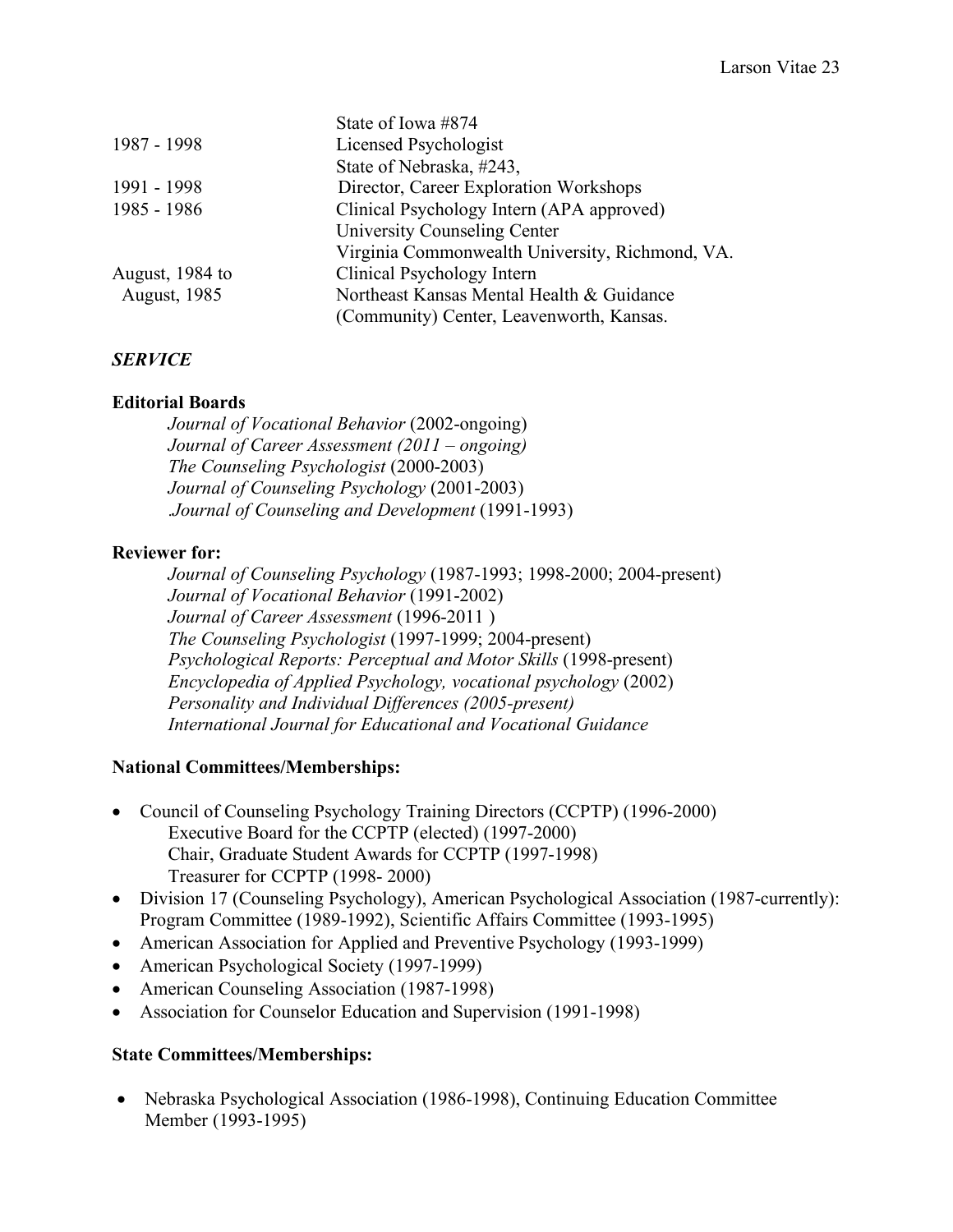- Elementary and Secondary School Guidance Nebraska Standard Project (1989-1990)
- Adhoc Committee to Promote Elementary Counseling in Nebraska (1987-1990)
- Nebraska Association for Counselor Education and Supervision (1986-1995)
- Nebraska Counseling Association (1986-1998)

### **University Committees:**

#### ISU

- ISU Provost's Council 2015-2018
- ISU Provost's Fellows Meetings 2015-2017
- ISU Associate Provost for Faculty Development Fellows Meetings (2015-2018)
- ISU ADVANCE Equity Advisors Meetings, Chair (2015-2018)
- ISU Women's Leadership Consortium Fall 2015 Spring 2018
- ISU Strategic Plan Subcommittee "Campus Environment" Fall/Spring 2015-2016
- ISU Search Committee, Director of Women and Gender Studies, Fall, 2014
- ISU Promotion and Tenure Task Force (2014-2015)
- ISU Faculty Conduct Review Board, (2014-2017)
- ISU ADVANCE Equity Advisers Committee (2013-2017) Chair (2015-2017)
- LAS Promotion and Tenure Committee (2008 -2011) Chair (2011 2014)
- LAS Representative Assembly (2011-2014)
- LAS Diversity Committee (2007-2014)
- ADVANCE Steering Committee (2011-2012)
- ADVANCE Equity Advisers and ADVANCE Professors Committee (2007-2011)
- ADVANCE Council ((2007-20011)
- LAS and CALS Joint ADVANCE Council (2008-2011)
- LAS Academic Standards Committee (2003-2009)

#### UNL

- University Graduate Council (1992-1995)
	- Adhoc Committee to Review Fellow and Member Promotion Materials (1992-1995), Adhoc Committee f

or Faculty Fellow Appeal (Spring, 95), Subcommittee on the Rights, Privileges, and Responsibilities for Graduate Assistants (1993-1995), Subcommittee charged with approving curriculum requests (1992-1995)

- University Grading and Examination Committee (1993-1996)
- University Rights and Responsibilities Committee (1994-1995)
- Teachers College Curriculum Committee (elected) (1993-1994)
- Teachers College Internal Advisory Committee for Fund Development and Public Relations (1994-1997)
- Search Committees, Assistant to the Graduate College Dean (1993), Associate Dean Teachers College (1994)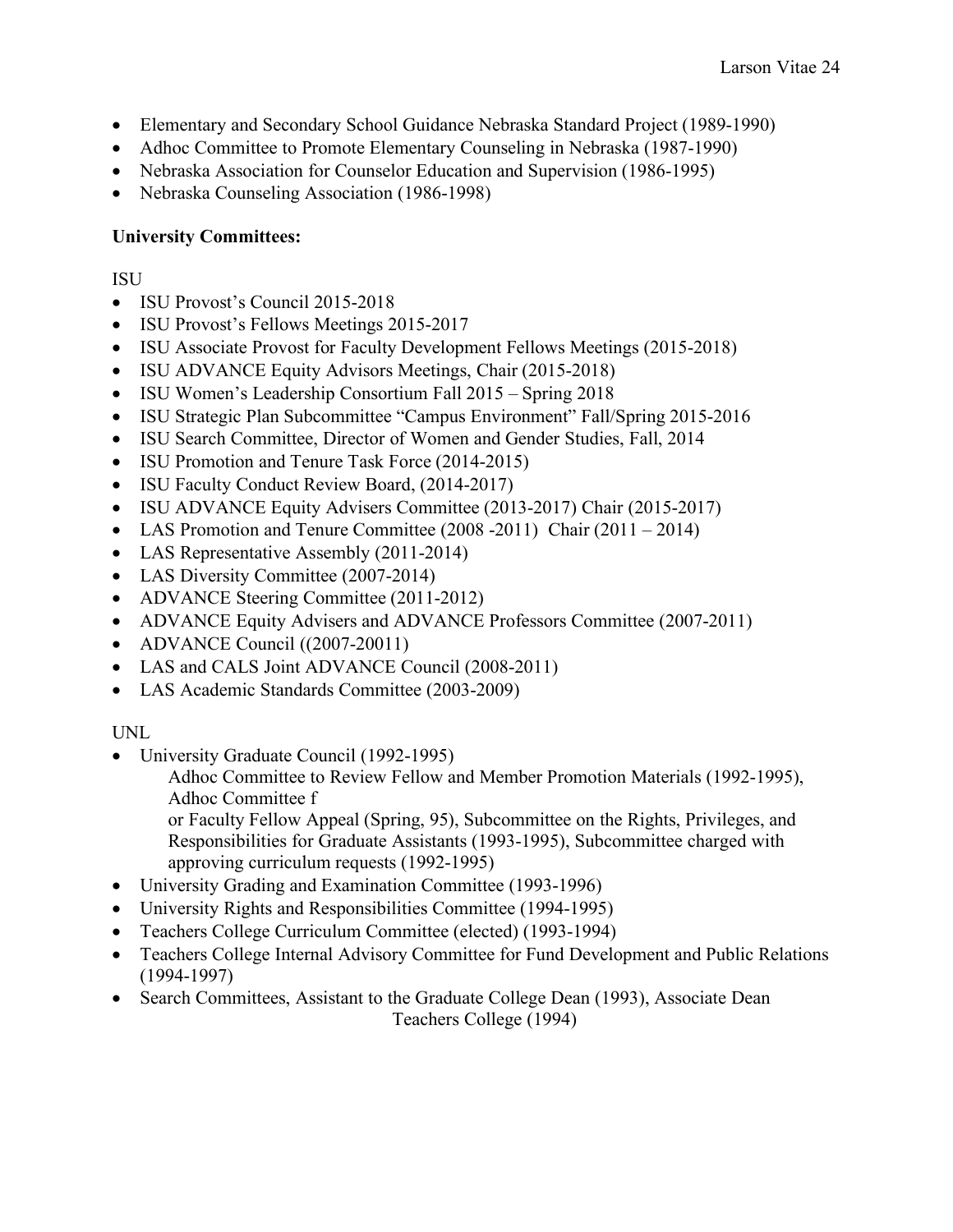#### **Departmental Committees:**

ISU

- Executive Committee (2015-2016) (2010-2011)
- Promotion and Tenure Committee (Fall, 2015) (2000-2003) (Fall, 2016)
- Chair for Spousal Accommodation hiring (2013-2014)
- Human Relations and Grievance committee (chair, 2011-2016) (1999-2002) (2010-2012)
- Counseling program committee (ongoing)
- Committee for Evaluation of Research, Teaching, and Service (Chair) 2006–2009
- Faculty Enhancement Committee (2002-2003); chair (2004-2005), (2008-2009)
- Search/Counseling (2002-2003) (2006-2007)
- Human Research Ethics Review (2002-2005)
- Human Relations Committee chair (2004-2005)
- Search/ Counseling, Chair (1998-1999, 1999-2000, 2000-2001)
- Research Evaluation, voting (1999-2000) (non-voting: 1998-1999)
- Search/Social (1998-1999)

## UNL

- Graduate Committee (1987-1995)
- Planning Committee (1987-1994)
- Executive Committee (1988-1989, 1996-1998)
- 8 Search Committees (1987-1998)
- Clinic Committee (1986-1998)
- Ethnic Minority Affairs Committee (1991-1998)
- Distinguished Teaching Committee (1997-1998)

## **Counseling Psychology Program Director:**

Spring, 2004 ISU 1988 – 1989, 1996 –1998 UNL

### **The** *Counseling Self-Estimate Inventory (Larson, 1992)* **has, in the past four years, been used in the following countries and translated into those respective languages:**

English: South Africa, Australia, Great Britain, Torono, Ontario, Canada, Ireland, Phillipines French: Montreal, Quebec Chinese: Hong Kong, Singapore, Taiwan, Mainland China Malaysian: Malaysia Japanese: Japan Chinese: Singapore Arabic: United Arab Emerits Thai: Thailand German: Germany Turkish: Turkey Greek: Greece